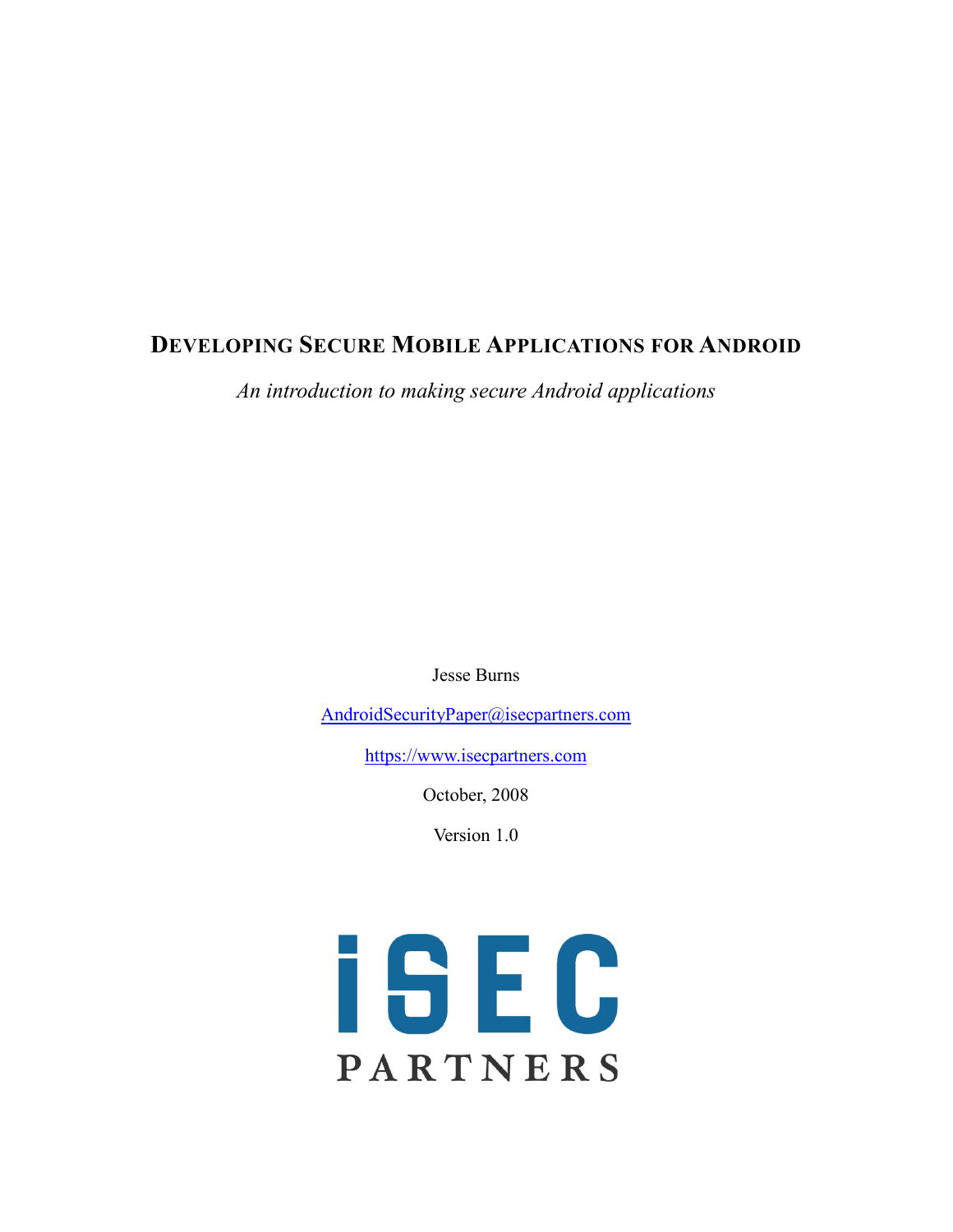# <span id="page-1-0"></span>**Table of Contents**

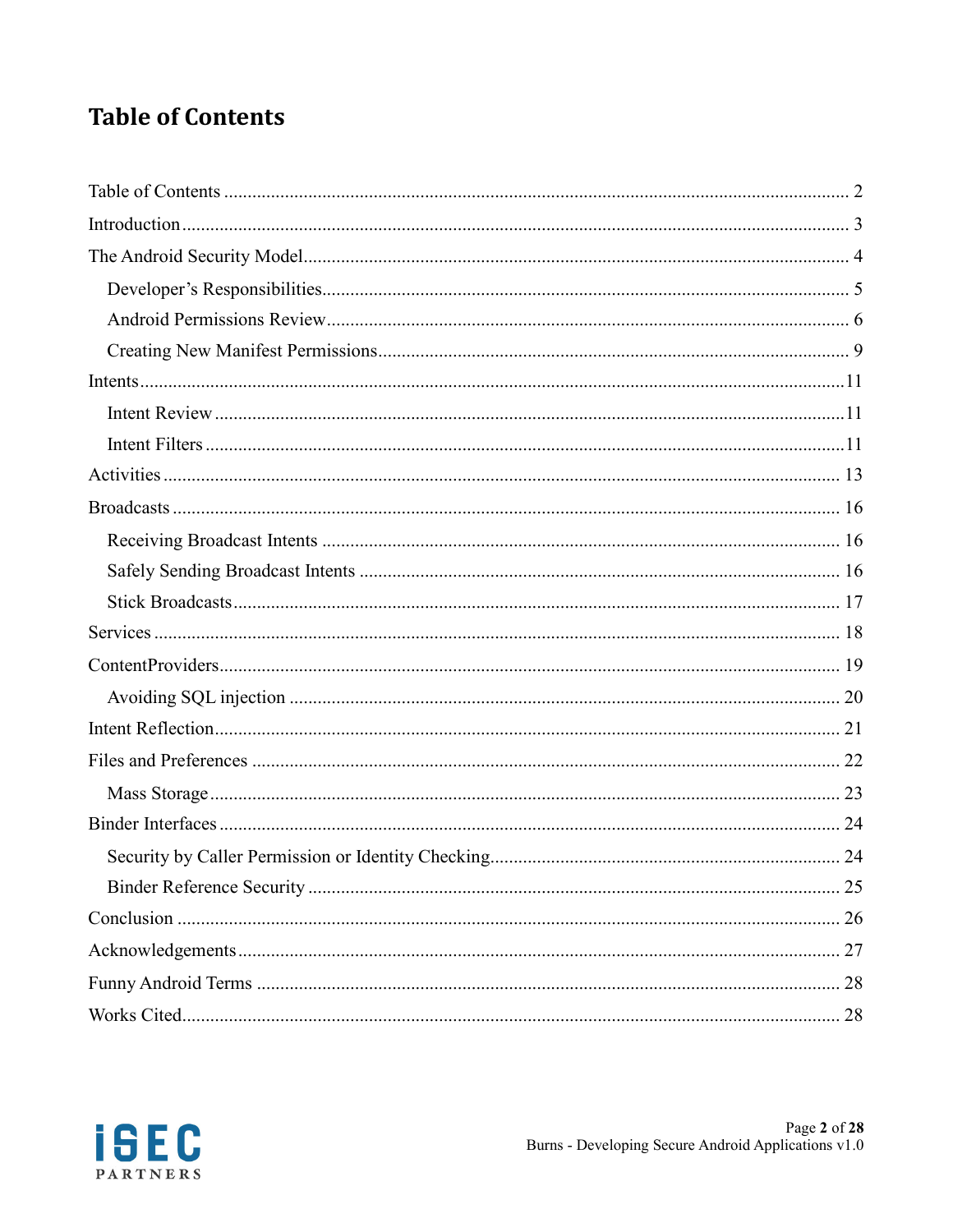#### *About the Author's Bias*

Android is an open, security focused, mobile platform that is programmed with Java. The company that made it not only paid my company to help them hack on it, but fattened us with their famous food. Google's Android engineers are friendly and patient geniuses, like you might hope to find somewhere with classic video game machines, a life sized Cylon<sup>[1](#page-2-1)</sup> replica and an inflatable Dalek. On top of this they are allowing us to talk publicly about the platform. Basically it's everything I like. Thanks!

### <span id="page-2-0"></span>**Introduction**

This guide was written for developers of Android applications. It takes the reader through the security model of Android, including many of the key security mechanisms and how you can use them safely. While it is targeted towards applications developers, I hope it is useful background for those intending to change or extend the platform.

Before reading this paper you should already be familiar with Android's basic architecture and major abstractions including: *Intents*, *Activities*, *BroadcastReceivers*, *Services*, *ContentProviders* and *Binder*[2](#page-2-2) . If you haven't yet encountered most of these platform features you might want to start with the Notepad<sup>[3](#page-2-3)</sup> tutorial. Recently the source code for Android was released at [http://source.android.com,](http://source.android.com/) the source is the ultimate platform reference, and curious developers should have a copy.

<span id="page-2-3"></span><sup>3</sup> <http://code.google.com/android/intro/tutorial.html>



<span id="page-2-1"></span><sup>&</sup>lt;sup>1</sup> Apparently some reviewers didn't know that Cylons are fictional robots... Daleks are low budget British Cylons.

<span id="page-2-2"></span><sup>&</sup>lt;sup>2</sup> Binders are a bit of an advanced topic. We will introduce them in the Services section.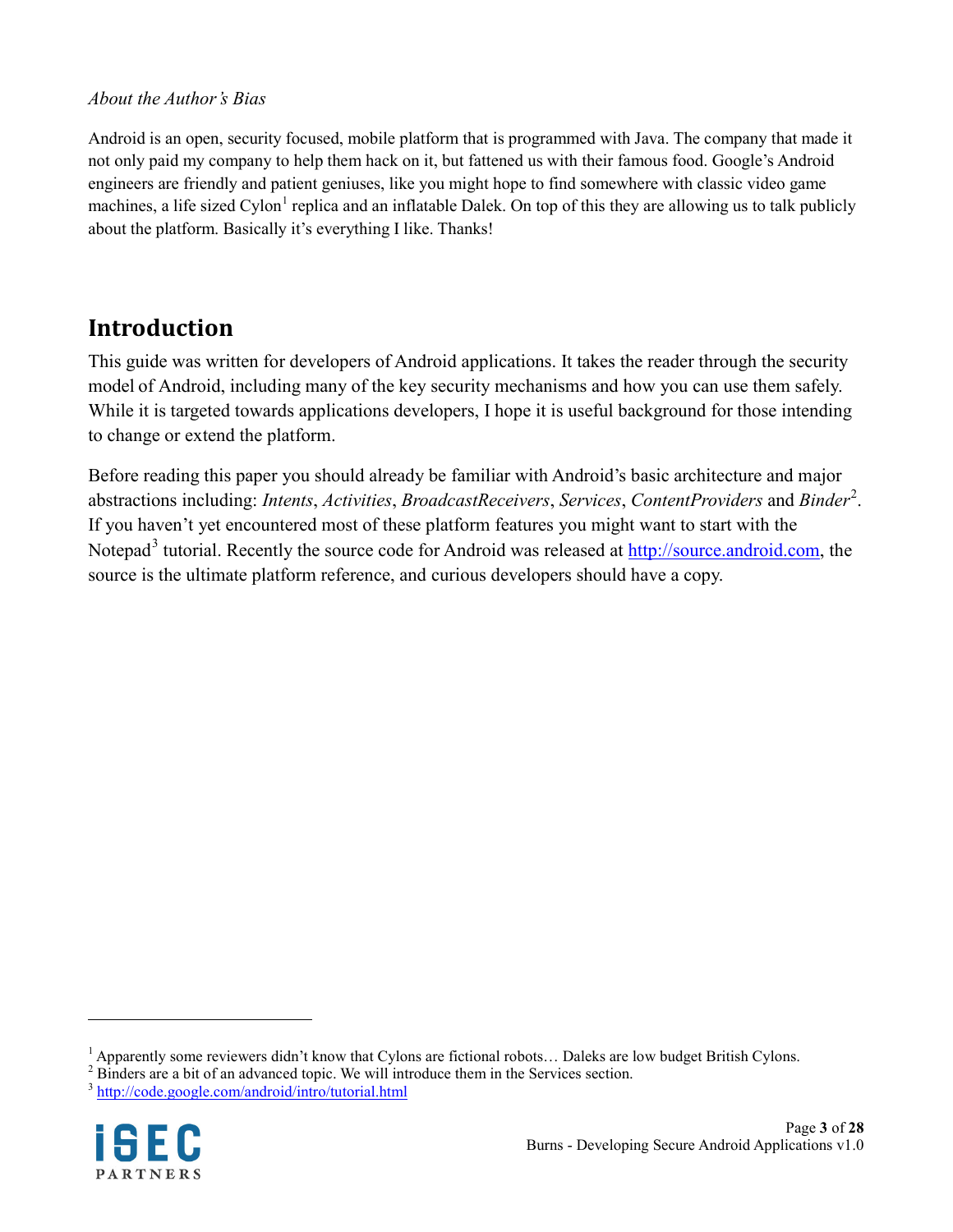# <span id="page-3-0"></span>**The Android Security Model**

Android is a Linux platform programmed with Java and enhanced with its own security mechanisms tuned for a mobile environment<sup>[4](#page-3-1)</sup>. Android combines OS features like efficient shared memory, preemptive multi-tasking, Unix user identifiers (UIDs) and file permissions with the type safe Java language and its familiar class library. The resulting security model is much more like a multi-user server than the sandbox found on the J2ME or Blackberry platforms. Unlike in a desktop computer environment where a user's applications all run as the same UID, Android applications are individually siloed from each other. Android applications run in separate processes under distinct UIDs each with distinct *permissions*. Programs can typically neither read nor-write each other's data or code, [5](#page-3-2) and sharing data between applications must be done explicitly. The Android GUI environment has some novel security features that help support this isolation.

Mobile platforms are growing in importance, and have complex requirements<sup>[6](#page-3-3)</sup> including regulatory compliance<sup>[7](#page-3-4)</sup>. Android supports building applications that use phone features while protecting users by minimizing the consequences of bugs and malicious software. Android's process isolation obviates the need for complicated policy configuration files for sandboxes. This gives applications the flexibility to use native code without compromising Android's security or granting the application additional rights.

Android *permissions* are rights given to applications to allow them to do things like take pictures, use the GPS or make phone calls. When installed, applications are given a unique UID, and the application will always run as that UID on that particular device. The UID of an application is used to protect its data and developers need to be explicit about sharing data with other applications<sup>[8](#page-3-5)</sup>. Applications can entertain users with graphics, play music, and launch other programs without special permissions.

Malicious software is an unfortunate reality on popular platforms, and through its features Android tries to minimize the impact of malware. However, even unprivileged malware that gets installed on an Android device (perhaps by pretending to be a useful application) can still temporarily wreck the user's experience<sup>[9](#page-3-6)</sup>. Users in this unfortunate state will have to identify and remove the hostile application. Android helps users do this, and minimizes the extent of abuse possible, by requiring user permission for programs that do dangerous things like:

- directly dialing calls (which may incur tolls),
- disclosing the user's private data, or
- destroying address books, email, etc.

Generally a user's response to annoying, buggy or malicious software is simply to uninstall it. If the

<span id="page-3-6"></span><span id="page-3-5"></span><sup>&</sup>lt;sup>9</sup> For example they could play loud noises, interrupt the user or run down the battery.



<span id="page-3-1"></span><sup>&</sup>lt;sup>4</sup> Cylon heritage is perhaps the most problematic security aspect of Android's lineage.<br><sup>5</sup> Hence getting code execution on most Android application doesn't fully compromise the device!<br><sup>6</sup> Like the need to support emerg

<span id="page-3-3"></span><span id="page-3-2"></span>

<span id="page-3-4"></span> $\frac{7}{8}$  Government regulations vary widely so the platform needs a lot of flexibility.<br><sup>8</sup> This paper will cover how to safely do such sharing. Android offers several flexible mechanisms to choose from.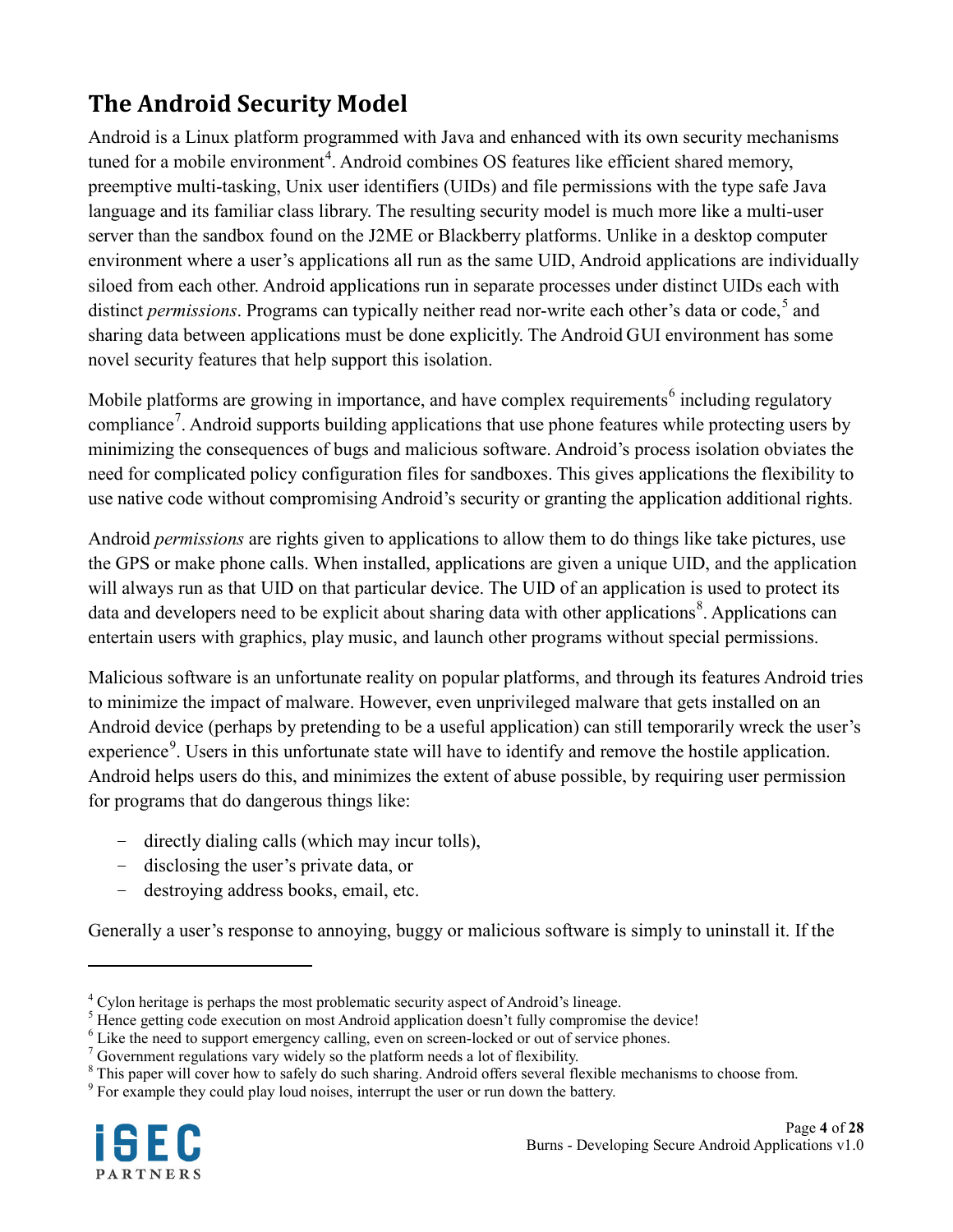software is disrupting the phone enough that the user can't uninstall it, they can reboot the phone (optionally in safe mode<sup>[10](#page-4-1)</sup>, which stops non-system code from running) and then remove the software before it has a chance to run again.

### <span id="page-4-0"></span>**Developer's Responsibilities**

As a developer writing for Android, you will need to consider how you will keep users safe as well as how to deal with constrained memory, processing and battery power. You must protect any data users input into their device with your application, and not allow malware to access the application's special permissions. How you achieve this is partly related to which features of the platform you use.

One of the trickiest big-picture things to understand about Android is that every application runs with a different UID. Typically on a desktop every user has a single UID and running any application launches runs that program as the users UID. On Android the system gives every application, rather than every person, its own UID. For example, when launching a new program (say by starting an *Activity*), the new process isn't going to run as the launcher but with its own identity. It's important that if a program<sup>[11](#page-4-2)</sup> is launched with bad parameters<sup>[12](#page-4-3)</sup> the developer of that application has ensured it won't harm the system or do something the phone's user didn't intend. Any program can ask Activity Manager to launch almost any other application, which runs with the application's UID.

Fortunately, the untrusted entry points to your application are limited to the particular platform features you choose to use and are secured in a consistent way. Android applications don't have a simple main function that always gets called when they start. Instead, their initial entry points are based on registering *Activites*, *Services*, *BroadcastReceivers* or *ContentProviders* with the system. After a brief refresher on Android *Permissions* and *Intents* we will cover securely using each of these features.

Android requires developers to sign their code. Android code signing usually uses self-signed certificates, which developers can generate without anyone else's assistance or permission. One reason for code signing is to allow developers to update their application without creating complicated interfaces and permissions. Applications signed with the same key (and therefore by the same developer) can ask to run with the same UID. This allows developers to upgrade or patch their software easily, including copying data from existing versions. The signing is different than normal Jar or Authenticode<sup>[13](#page-4-4)</sup> signing however, as the actual identity of the developer isn't necessarily being validated by a third party to the device's user<sup>[14](#page-4-5)</sup>. Developers earn a good reputation by making good products; their certificates prove authorship of their works. Developers aren't trusted just because they paid a

<span id="page-4-5"></span> $\frac{14}{14}$  Some mobile platforms use code signing as a way to control and track developers. Android's self-signing system just makes software easier to maintain and use. Certificate chains and the standards third parties used to validate identities are too complex for most users to understand, so Android uses a more social approach to developer identity.



<span id="page-4-2"></span><span id="page-4-1"></span><sup>&</sup>lt;sup>10</sup> How to enter safe mode is device specific. One prototype platform required holding the Menu button while booting.<br><sup>11</sup> By programs what is usually meant is an Activity or a Service. This will be covered in more detai

<span id="page-4-3"></span>

<span id="page-4-4"></span><sup>&</sup>lt;sup>13</sup>Authenticode is a popular Microsoft code signing technology documented here:  $\frac{http://msdn.microsoft.com/en-us/library/ms537364(VS.85).aspx. They usually identify a company and are validated by a certificate authority.$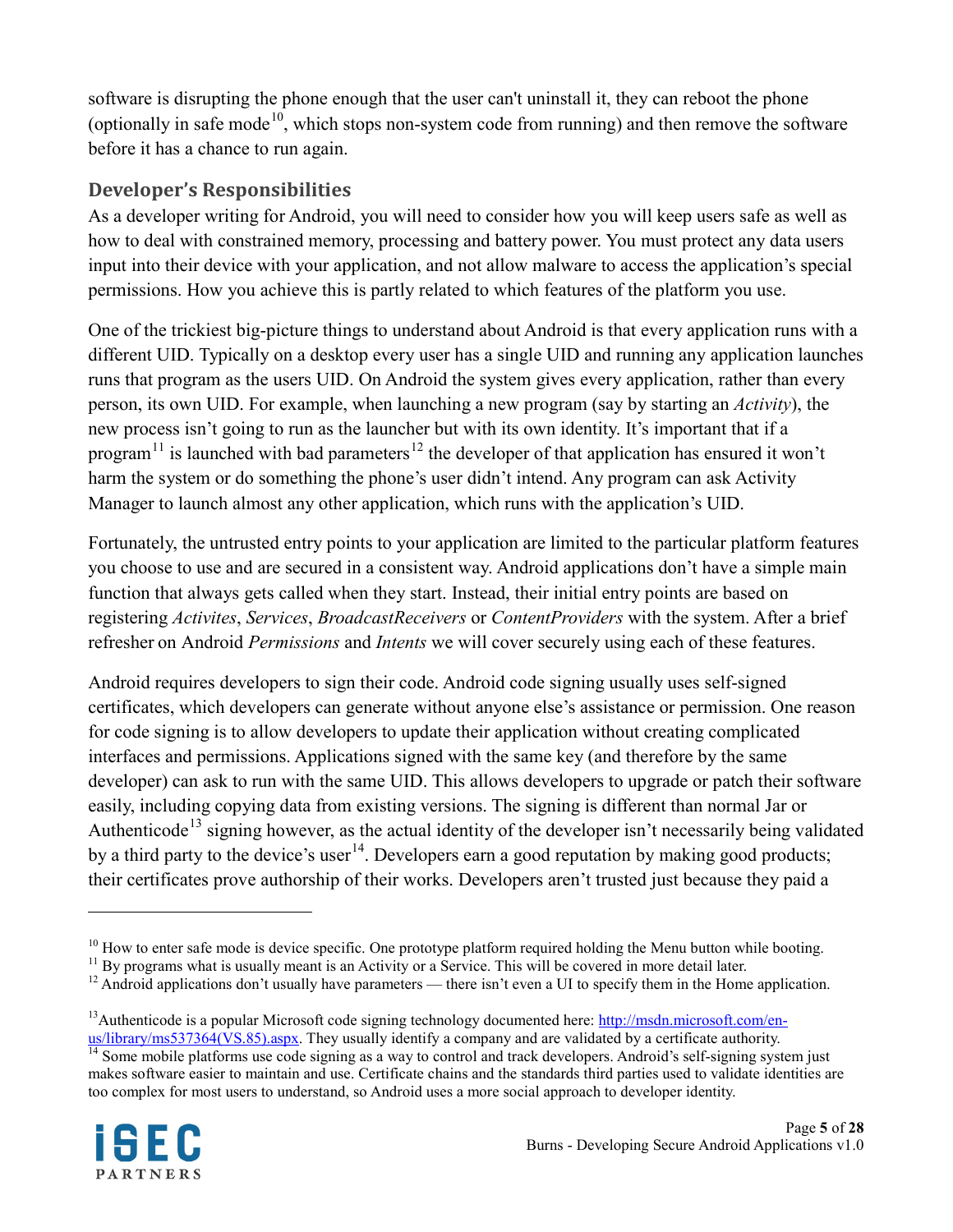little money to some authority. This approach is novel, and may well succeed, but it wouldn't be technically difficult to add trusted signer rules or warnings to an Android distribution if it proved desirable.

### <span id="page-5-0"></span>**Android Permissions Review**

Applications need approval to do things their owner might object to, like sending SMS messages, using the camera or accessing the owner's contact database. Android uses *manifest permissions* to track what the user allows applications to do. An application's permission needs are expressed in its AndroidManifest.xml and the user agrees to them upon install<sup>[15](#page-5-1)</sup>. When installing new software, users have a chance to think about what they are doing and to decide to trust software based on reviews, the developer's reputation, and the permissions required. Deciding up front allows them to focus on their goals rather than on security while using applications. Permissions are sometimes called "manifest permissions" or "Android permissions" to distinguish them from file permissions.

To be useful, permissions must be associated with some goal that the user understands. For example, an application needs the READ\_CONTACTS<sup>[16](#page-5-2)</sup> permission to read the user's address book. A contact manager app needs the READ\_CONTACTS permission, but a block stacking game shouldn't<sup>[17](#page-5-3)</sup>. Keeping the model simple, it's possible to secure the use of all the different Android inter-process communication (IPC) mechanisms with just a single kind of permission. Starting *Activities*, starting or connecting to *Services*, accessing *ContentProviders*, sending and receiving broadcast *Intents*, and invoking *Binder* interfaces can all require the same permission. Therefore users don't need to understand more than "My new contact manager needs to read contacts".

Developer Tip: Users won't understand how their device works, so keep permissions simple and avoid technical terms like *Binder*, *Activity* or *Intent* when describing permissions to users.

Once installed, an application's permissions can't be changed. By minimizing the permissions an application uses it minimizes the consequences of potential security flaws in the application and makes users feel better about installing it. When installing an application, users see requested permissions in a dialog similar<sup>[18](#page-5-4)</sup> to the one shown in [Figure 1.](#page-6-0) Installing software is always a risk and users will shy away from software they don't know, especially if it requires a lot of permissions.

<span id="page-5-4"></span><span id="page-5-3"></span>*permission*.<br><sup>18</sup> The dialog lists permissions; the installation dialog gives a bit more information and the option to install as well.



<span id="page-5-1"></span><sup>&</sup>lt;sup>15</sup> The same install warnings are used for side loaded and Market applications. Applications installed with adb don't show warnings but that mechanism is only used by developers. The future may bring more installers than these three.<br><sup>16</sup> "android.permission.READ\_CONTACTS" is the permission's full text.

<span id="page-5-2"></span><sup>&</sup>lt;sup>17</sup> If the game vibrates the phone, or connects to a high score Internet server it might need VIBRATE or INTERNET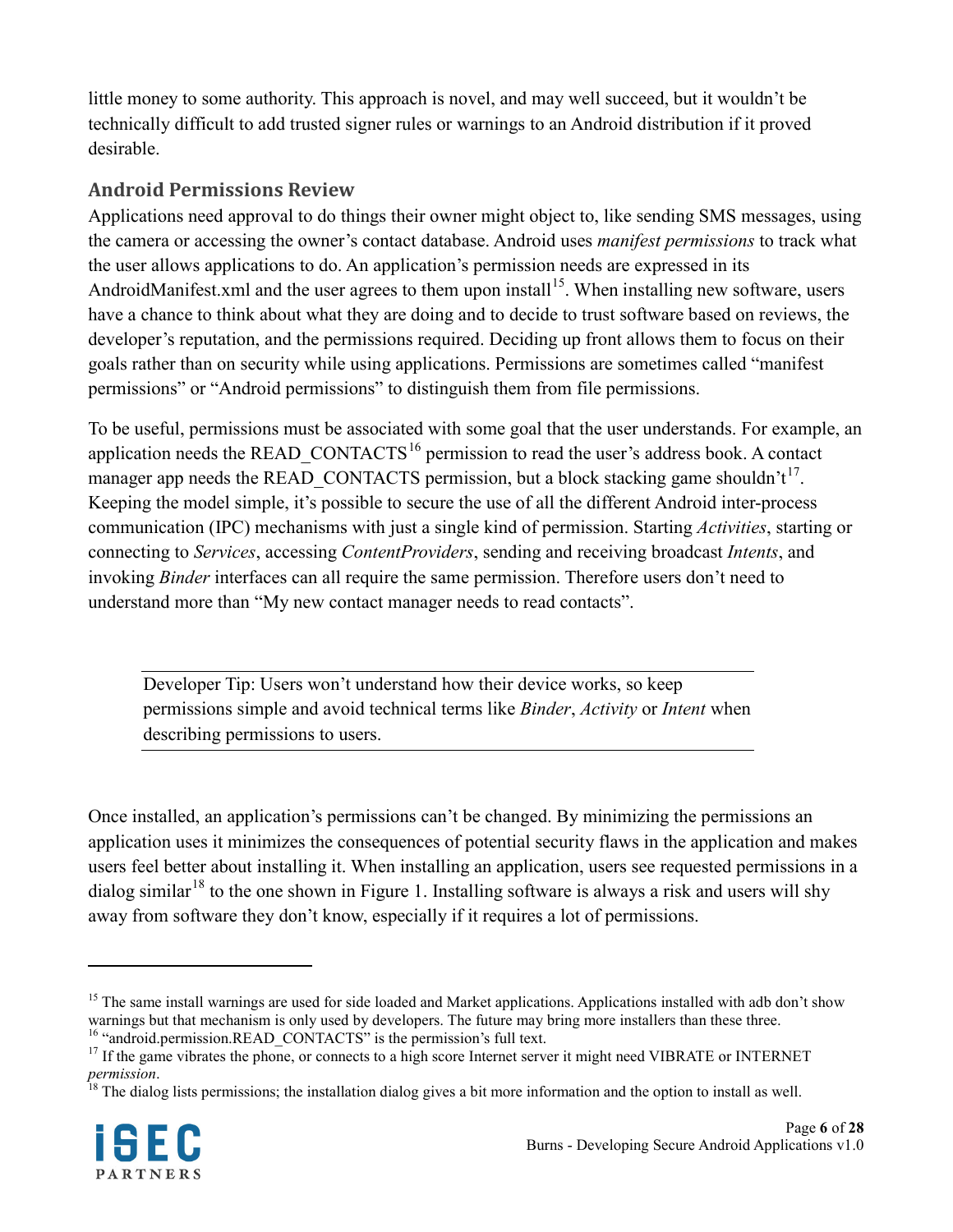

*Figure 1 Dialog showing Application permissions to users.*

(Chu, 2008)

<span id="page-6-0"></span>From a developer's perspective permissions are just strings associated with a program and its UID. You can use the *Context* class' checkPermission(String permission, int pid, int uid) method to programmatically check if a process (and the corresponding UID) has a particular permission like READ\_CONTACTS<sup>[19](#page-6-1)</sup>. This is just one of many ways permissions are exposed by the runtime to developers. The user view of permissions is simple and consistent; the idiom for enforcement by developers is consistent too but adjusts a little for each IPC mechanism.

<span id="page-6-1"></span><sup>&</sup>lt;sup>19</sup> You would pass the fully qualified value of READ\_CONTACTS, which is "android.permission.READ\_CONTACTS".

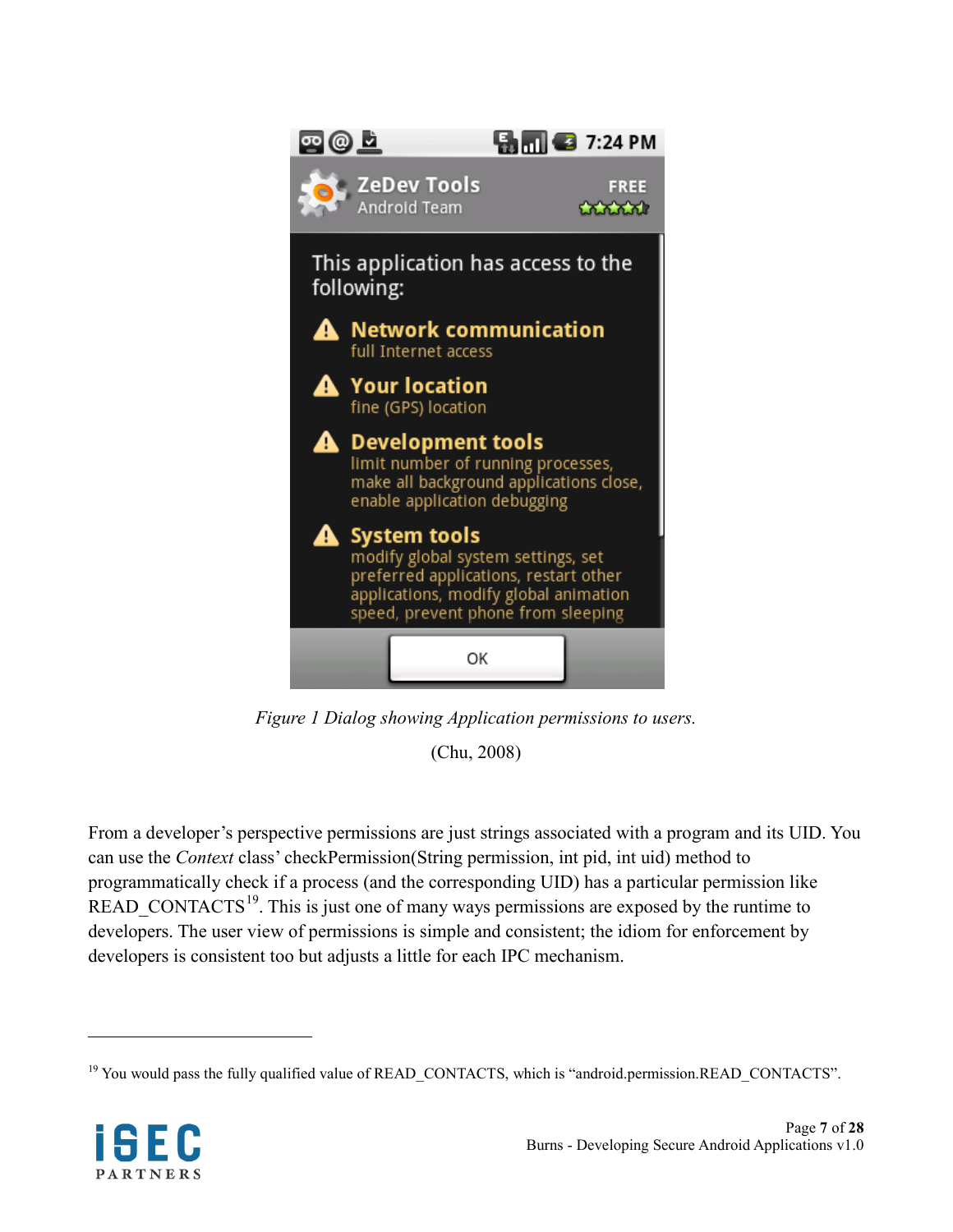[Figure 2](#page-7-0) shows an example permission definition. Note that the description and label are resources to aid in localizing the application.

```
<permission
     xmlns:android="http://schemas.android.com/apk/res/android"
     android:name="com.isecpartners.android.ACCESS_SHOPPING_LIST"
     android:description="@string/access_perm_desc"
     android:protectionLevel="normal"
     android:label="@string/access_perm_label">
</permission>
```
#### <span id="page-7-0"></span>*Figure 2 Custom permission definition in an AndroidManifest.xml file.*

Manifest permissions like the one above have a few key properties. Two text descriptions are required: a short text label, and a longer description used on installation. An icon for the permission can also be provided (but isn't in the example above). All permissions must also have a name which is globally unique. The name is the identifier used by programmers for the permission and is the first parameter to *Context.checkPermission*. Permissions also have a protection level (called *protectionLevel* as shown above).

| Normal            | Permissions for application features whose consequences are minor                |
|-------------------|----------------------------------------------------------------------------------|
|                   | like VIBRATE which lets applications vibrate the device. Suitable                |
|                   | for granting rights not generally of keen interest to users, users can           |
|                   | review but may not be explicitly warned.                                         |
| Dangerous         | Permissions like WRITE SETTINGS or SEND SMS are dangerous                        |
|                   | as they could be used to reconfigure the device or incur tolls. Use              |
|                   | this level to mark permissions users will be interested in or                    |
|                   | potentially surprised by. Android will warn users about the need for             |
|                   | these permissions on install.                                                    |
| Signature         | These permissions can only be granted to other applications signed               |
|                   | with the same key as this program. This allows secure coordination               |
|                   | without publishing a public interface.                                           |
| SignatureOrSystem | Similar to Signature except that programs on the system <sup>21</sup> image also |
|                   | qualify for access. This allows programs on custom Android systems               |
|                   | to also get the permission. This protection is to help integrate system          |
|                   | builds and won't typically be needed by developers.                              |
|                   |                                                                                  |

There are only four protection levels for permissions<sup>[20](#page-7-1)</sup>:

*Figure 3 Android manifest permission protection levels*

<span id="page-7-2"></span> $21$  Of course custom system builds can do whatever they like; indeed you ask the system when checking permissions – but *SignatureOrSystem* level permissions intend for third party integration and so protects more stable interfaces then *Signature*.



<span id="page-7-1"></span><sup>&</sup>lt;sup>20</sup> Se[e http://code.google.com/android/reference/android/R.styleable.html#AndroidManifestPermission\\_protectionLevel](http://code.google.com/android/reference/android/R.styleable.html#AndroidManifestPermission_protectionLevel) or search for "Android Manifest Permission protectionLevel" for platform documentation.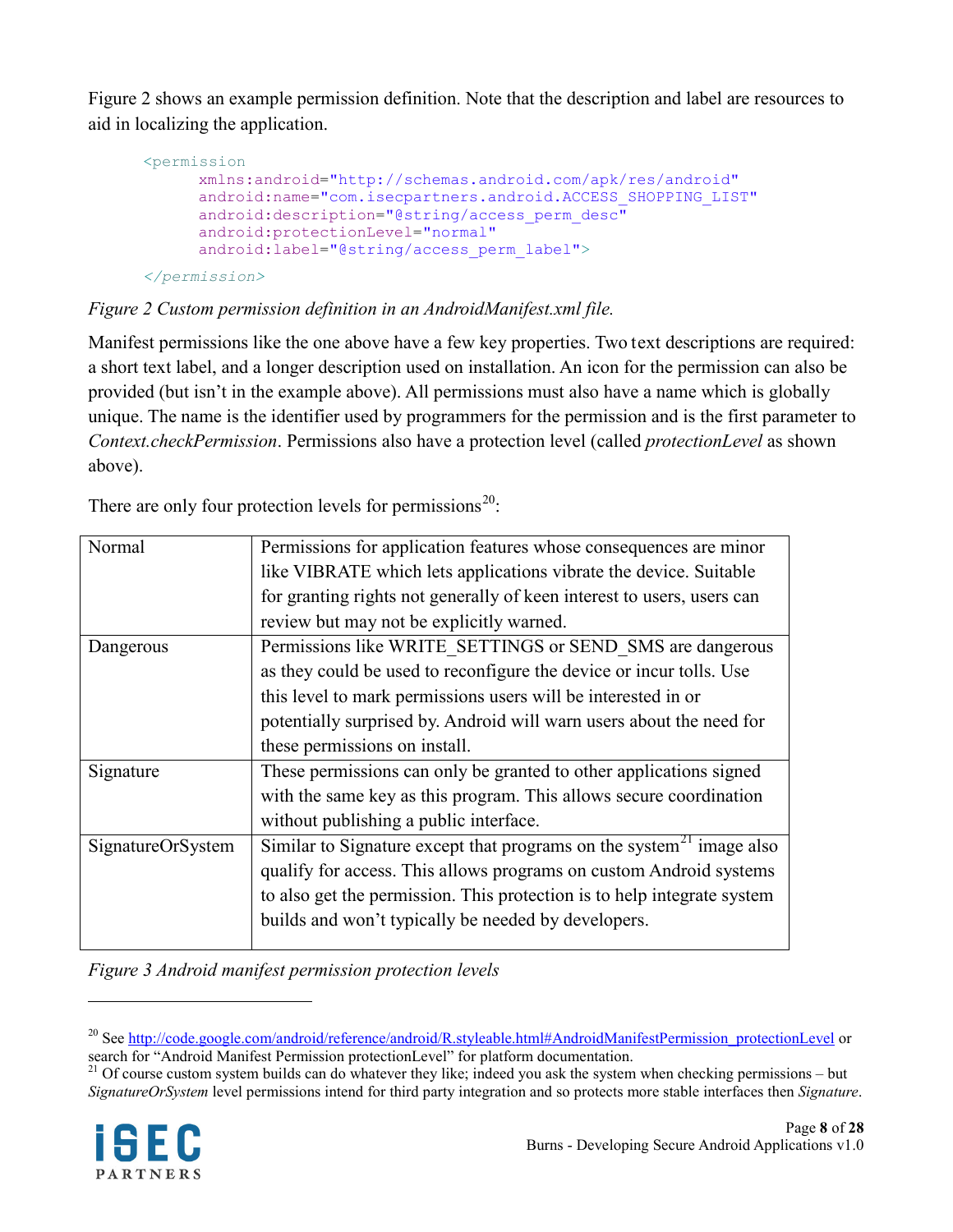If you try to use an interface which you don't have permissions for you will probably receive a *SecurityException*. You may also see an error message logged indicating which permission you need to enable. If your application enforces permissions you should consider logging an error on failure so that developers calling your application can more easily diagnose their problems. Sometimes (aside from the lack of anything happening) permission failures are silent. The platform itself neither alerts users when permission checks fail, nor allows granting of permissions to applications after installation.

Developer Tip: Your application might be used by people who don't speak your language. Be sure to internationalize the label and description properties of any new permission you create. Have someone both technical and fluent in the target languages review to ensure translations are accurate.

In addition to reading and writing data, many permissions allow applications to call upon system services or start *Activities* with security sensitive results. For example, with the right permission a video game can take full control of the screen and obscure the status bar, or a dialer can cause the phone to dial a number without prompting the user.

#### <span id="page-8-0"></span>**Creating New Manifest Permissions**

Applications can define their own permissions if they intend other applications to have programmatic access to them. Using a manifest permission allows the end user to decide which programs get access, rather than having the developer just assume access is acceptable. For example, an application that manages a shopping list application could define a permission named "com.isecpartners.ACCESS\_SHOPPING\_LIST" (ACCESS\_SHOPPING\_LIST for short). If the application defines an exclusive *ShoppingList* object then there is now precisely one instance of *ShoppingList* and the ACCESS\_SHOPPING\_LIST permission is needed to access it. The permission would be required for callers trying to see or update the shopping list. Done correctly, only the programs that declare they use this permission could access the list, giving the user a chance to either consent or prevent inappropriate access. When defining permissions keep them clear and simple, make sure you actually have a service or some data you want to expose not to just interactive users but to

Adding permissions should be avoided using a little cleverness whenever possible. For example you could define an *Activity* that added a new item to the shopping list. When an application called *startActivity* and provided an *Intent* to add a new shopping list item, the *Activity* could display the data provided and ask for confirmation from the user instead of requiring permission enforcement. This keeps the system simple for users and saves you development effort. A requirement for *Activities* that immediately altered the list upon starting would make the permission approach necessary.



other programs.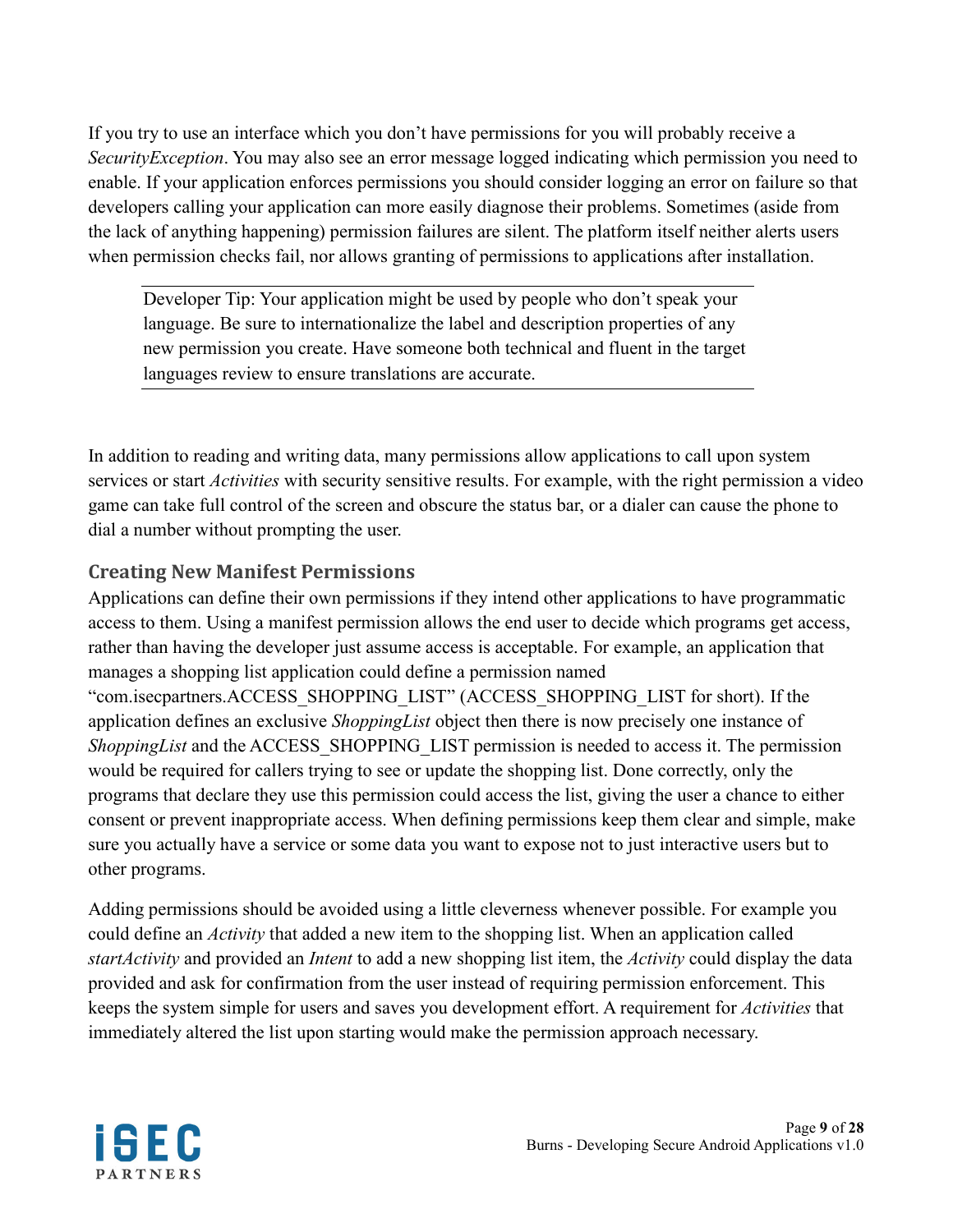Creating custom permissions can also help you minimize the permission requirements for applications that use your program programmatically. For example, if an application needs permissions to both send SMS messages and access the users location, $^{22}$  $^{22}$  $^{22}$  it could define a new permission like "SEND\_LOCATION\_MESSAGE". This permission is all that applications using your service would need, making their installation simpler and clearer to the user.

<span id="page-9-0"></span> $22$  Location determination can require multiple permissions depending on which scheme the particular phone uses.

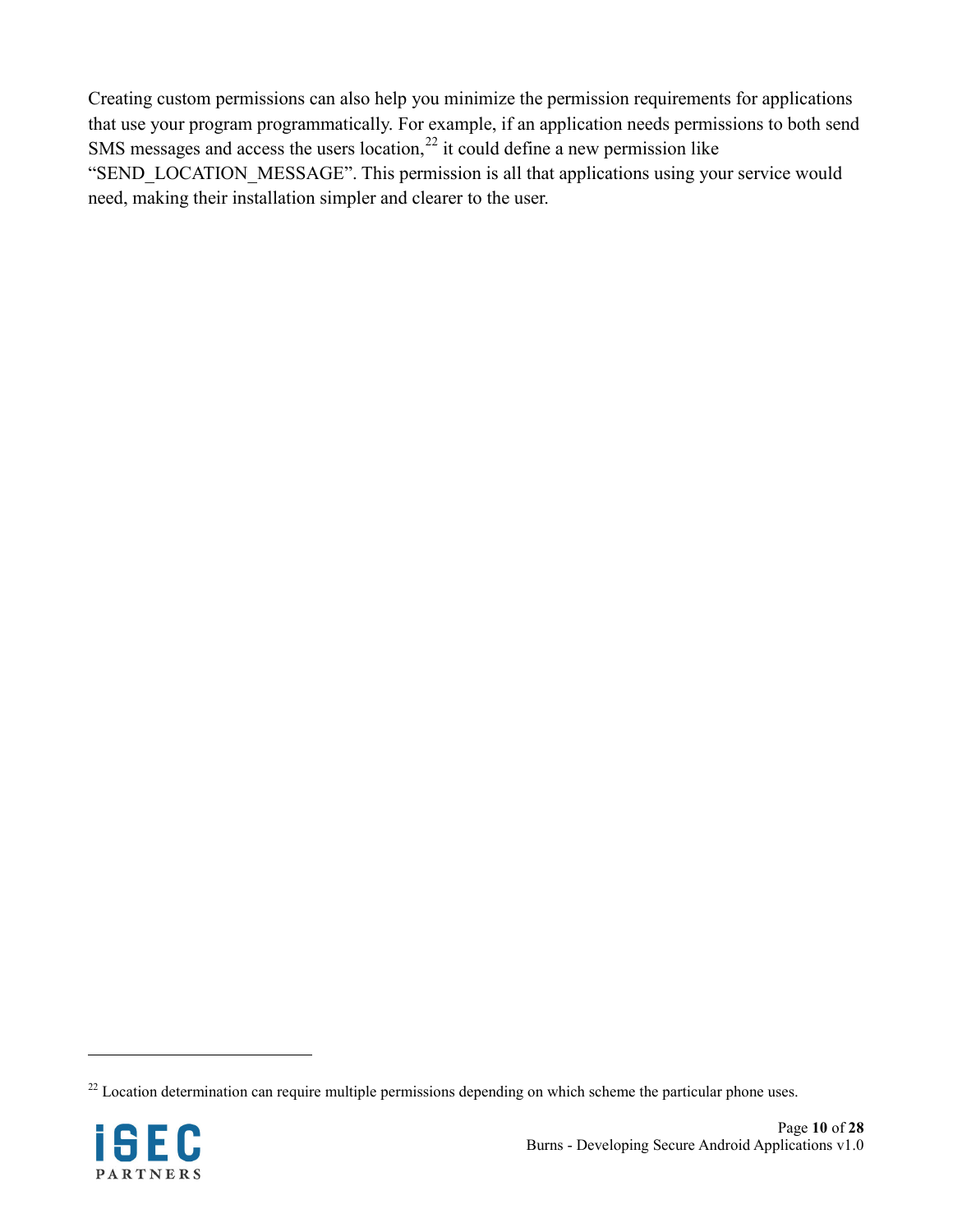### <span id="page-10-0"></span>**Intents**

*Intents* are an Android-specific mechanism for moving data between Android processes and are at the core of much of Android's IPC. They don't enforce security policy themselves, but are usually the messenger that crosses the actual system security boundaries. To allow their communication role *Intents* can be sent over *Binder* interfaces (since they implement the *Parcelable* interface). Almost all Android IPC is actually implemented through *Binder*, although most of the time this is hidden from us with higher level abstractions.

### <span id="page-10-1"></span>**Intent Review**

*Intents* are used in a number of ways by Android:

- To start an *Activity* coordinating with other programs like browsing a web page o Using Context's startActivity() method.
- As broadcasts to inform interested programs of changes or events
	- o Using *Context's* sendBroadcast(), sendStickyBroadcast(), and sendOrderedBroadcast() family of methods.
- As a way to start, stop or communicate with background *Services*
	- o Using *Context's* startService(), stopService(), and bindService() methods
- To access data through *ContentProviders*, such as the user's contacts.
	- o Using *Context's* getContentResolver() or *Activities* managedQuery()
- As call backs to handle events, like returning results or errors asynchronously with *PendingIntents* provided by clients to servers through their *Binder* interfaces

*Intents* have a lot of implementation details<sup>[23](#page-10-3)</sup>, but the basic idea is that they represent a blob of serialized data that can be moved between programs to get something done. *Intents* usually have an action, which is a string like "android.intent.action.VIEW" that identifies some particular goal, and often some data in the form of a  $Uri^{24}$  $Uri^{24}$  $Uri^{24}$ . *Intents* can have optional attributes like a list of Categories, an explicit type (independent of what the data's type is), a component, bit flags and a set of name value pairs called "Extras". Generally APIs that take Intents can be restricted with manifest permissions. This allows you to create *Activities*, *BroadcastReceivers*, *ContentProviders* or *Services* that can only be accessed by applications the user has granted these rights to.

#### <span id="page-10-2"></span>**Intent Filters**

Depending on how they are sent, *Intents* may be dispatched by the Android Activity Manager. For example an *Intent* can be used to start an *Activity* by calling Context.startActivity(Intent intent). The *Activity* to start is found by Android's Activity Manager by matching the passed in *Intent* against the *IntentFilters* registered for all *Activities* on the system and looking for the best match. *Intents* can

<span id="page-10-4"></span>

<span id="page-10-3"></span> $^{23}$  Indeed the documentation for just the Intent class is far longer than this document.  $^{24}$  An instance of the android.net.Uri class.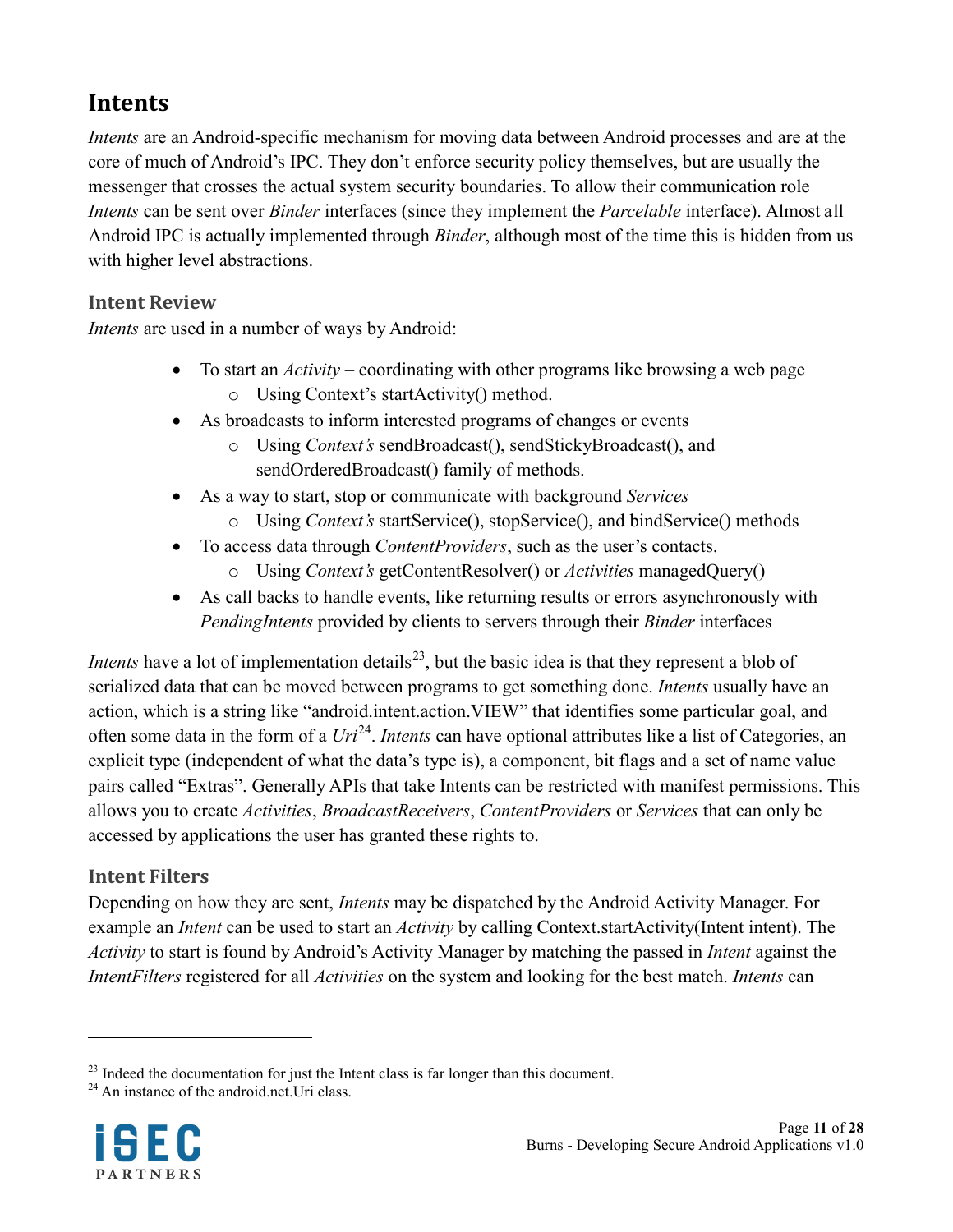override the *IntentFilter* match Activity Manager uses however. Any "exported"<sup>[25](#page-11-0)</sup> Activity can be started with any *Intent* values for action, data, category, extras, etc. The *IntentFilter* is not a security boundary from the perspective of an *Intent* receiver. In the case of starting an *Activity,* the caller decides what component is started and creates the *Intent* the receiver then gets. The caller can choose to ask Activity Manger for help with figuring out where the *Intent* should go, but doesn't have to.

*Intent* recipients like *Activities*, *Services* and *BroadcastReceivers* need to handle potentially hostile callers, and an *IntentFilter* doesn't filter a malicious *Intent* [26.](#page-11-1) *IntentFilters* help the system figure out the right handler for a particular *Intent*, but doesn't constitute an input filtering system. Because *IntentFilters* are not a security boundary they cannot be associated with permissions. While starting an *Activity* is the example I used to illustrate this above, you will see in the following sections that no IPC mechanisms using *IntentFilters* can rely on them for input validation.

Categories can be added to *Intents*, making the system more selective about what code the *Intent* will be handled by. Categories can also be added to *IntentFilters* to permit *Intents* to pass, effectively declaring that the filtered object supports the restrictions of the Category. This is useful whenever you are sending an *Intent* whose recipient is determined by Android, like when starting an *Activity* or broadcasting an *Intent*.

Developer Tip: When starting or broadcasting *Intents* where an *IntentFilter* is used by the system to determine the recipients, remember to add as many categories as correctly apply to the *Intent*. Categories often require promises about the safety of dispatching an *Intent*, helping stop the *Intent* from having unintended consequences.

Adding a category to an *Intent* restricts what it can do. For example an *IntentFilter* that has the "android.intent.category.BROWSABLE" category is indicating it is safe to be called from the web browser. Carefully consider why *Intents* would have a category and consider if you have met the terms of that contract before placing a category in an *IntentFilter*. Future categories could (for example) indicate an *Intent* was from a remote machine or un-trusted source but because this category won't match the *IntentFilters* we put on our applications today, the system won't deliver them to our programs. This keeps our applications from behaving unexpectedly when the operating environment changes in the future.

<span id="page-11-1"></span> $26$  You can enforce a permission check for anyone trying to start an Activity however. This is explained in the section on Activities.



<span id="page-11-0"></span> $^{25}$  An activity is automatically exported if it has an IntentFilter specified, it can also be exported explicitly by adding the attribute android:exported="true"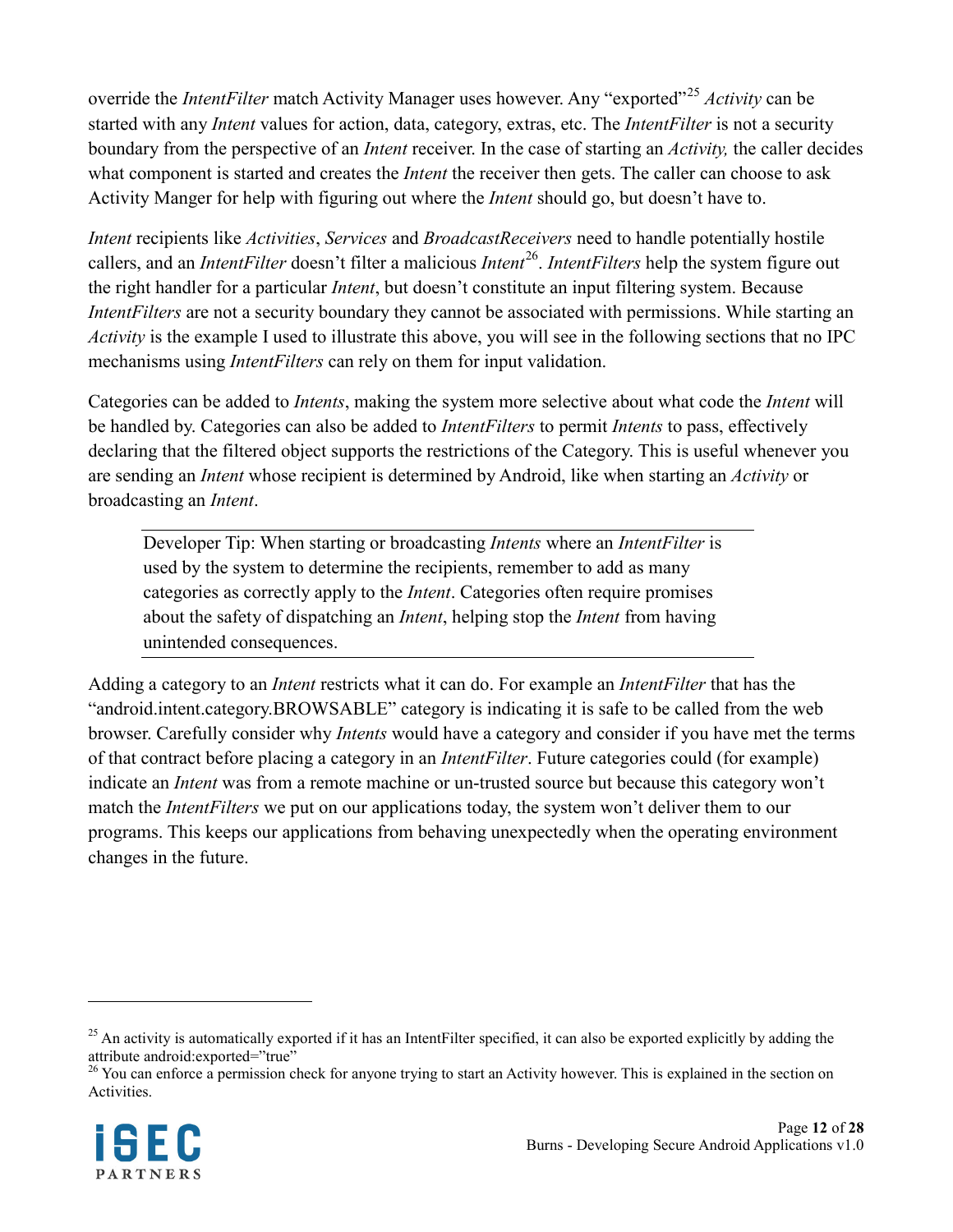## <span id="page-12-0"></span>**Activities**

*Activities* allow applications to call each other, reusing each other's features, and allowing for replacements or improvement of individual system pieces whenever the user likes. *Activities* are often<sup>[27](#page-12-1)</sup> run in their own process, running as their own UID, and so don't have access to the caller's data aside from any data provided in the *Intent* used to call the *Activity*.

Developer Tip: The easiest way to make *Activities* safe is just to confirm any changes or actions clearly with the user. If starting your *Activity* with an *Intent [28](#page-12-2)* could result in harm or confusion you need to require a permission to start it.

*Activities* cannot rely on *IntentFilters* (the <intent-filter> tag in AndroidManifest.xml) to stop callers from passing them badly configured *Intents*. Misunderstanding this is actually a relatively common source of bugs. On the other hand, *Activity* implementers can rely on permission checks as a security mechanism. Setting the *android:permission* attribute in an <activity> declaration will prevent programs lacking the specified permission from directly starting that *Activity*. Specifying a manifest *permission* that callers must have doesn't make the system enforce an *intent-filter* or clean intents of unexpected values so always validate your input.

This code shows starting an *Activity* with an *Intent*. The Activity Manager will likely decide to start the web browser to handle it, because the web browser has an *Activity* registered with a matching *intentfilter*.

```
Intent i = new Intent(Intent.ACTION_VIEW);
i.setData(Uri.parse("http://www.isecpartners.com"));
this.startActivity(i);
```
*Figure 4 Starting an Activity based on its IntentFilter*

The following code demonstrates forcing the web browser's *Activity* to handle and Intent with an *action* and *data* setting that aren't permitted by its *intent-filter*:

<span id="page-12-2"></span><sup>&</sup>lt;sup>28</sup> An *Intent* received by an *Activity* is essentially untrusted input and must be carefully and correctly validated.



<span id="page-12-1"></span><sup>&</sup>lt;sup>27</sup> *Activities* implemented by the caller's program may share a process, depending on configuration.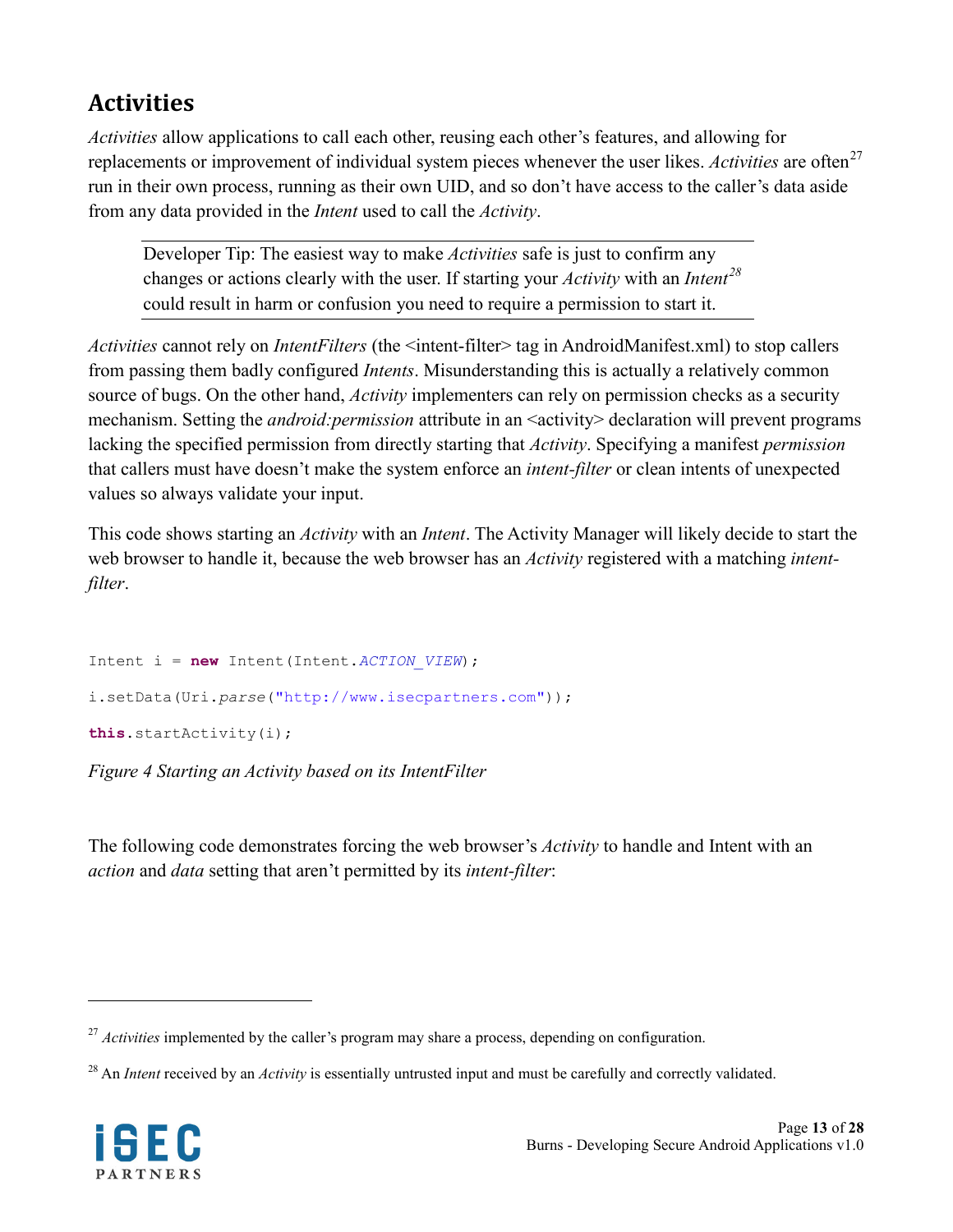```
// The browser's intent filter isn't interested in this action
Intent i = new Intent("Cat-Farm Aardvark Pidgen");
// The browser's intent filter isn't interested in this Uri scheme
i.setData(Uri.parse("marshmaellow:potatochip?"));
// The browser activity is going to get it anyway!
i.setComponent(new ComponentName("com.android.browser",
                                   "com.android.browser.BrowserActivity"));
```

```
this.startActivity(i);
```
#### *Figure 5 Starting an Activity regardless of its IntentFilter*

If you run this code you will see the browser *Activity* starts, but the browser is robust and aside from being started just ignores this weird *Intent*.

[Figure 6](#page-13-0) gives an example AndroidManifest entry that declares an *Activity* called ".BlankShoppingList". This example *Activity* clears the current shopping list and gives the user an empty list to start editing. Because clearing is destructive, and happens without user confirmation, this *Activity* must be restricted to trustworthy callers. The "com.isecpartners.ACCESS\_SHOPPING\_LIST" *permission* allows programs to delete or add items to the shopping list, so programs with that *permission* are already trusted not to wreck our list. The description of that *permission* also explains to users that granting it gives an applications the ability to read and change shopping lists. We protect this *Activity* with the following entry:

```
<activity
     android:name=".BlankShoppingList"
     android:permission="com.isecpartners.ACCESS_SHOPPING_LIST">
     <intent-filter>
I <action
                 android:name="com.isecpartners.shopping.CLEAR_LIST" />
     </intent-filter>
```
#### </activity>

<span id="page-13-0"></span>*Figure 6 Activity declaration requiring a caller permission.*

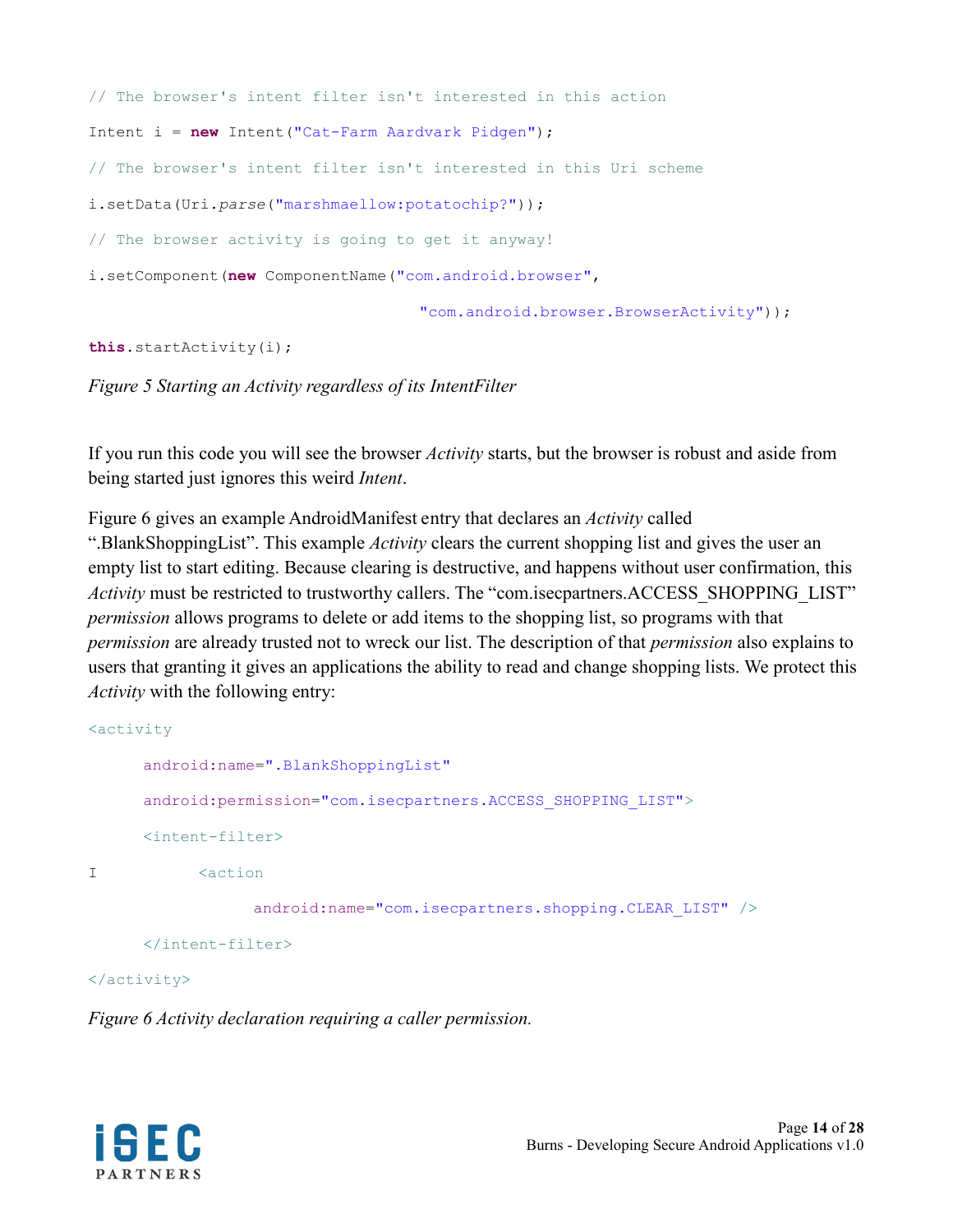When defining *Activities*, those defined without an *intent-filter* or an *android:exported* attribute are not publicly accessible, that is, other applications can't start them with Context.startActivity(Intent intent). These *Activities* are the safest of all, but other applications won't be able to reuse your application's *Activities*.

Developers need to be careful not just when implementing *Activities* but when starting them too. Avoid putting data into *Intents* used to start *Activities* that would be of interest to an attacker. A password, sensitive *Binder* or message contents would be prime examples of data not to include! For example Malware could register a higher priority *IntentFilter* and end up getting the user's sensitive data sent to their *Activity* instead.

When starting an *Activity* if you know the component you intend to have started, you can specify that in the *Intent* by calling its setComponent() method. This prevents the system from starting some other *Activity* in response to your *Intent*. Even in this situation it is still unsafe<sup>[29](#page-14-0)</sup> to pass sensitive arguments in this *Intent*. You can think of the *Intent* used to start an *Activity* as being like the command line arguments of a program, which usually shouldn't include secrets either.

Developer Tip: Don't put sensitive data into *Intents* used to start *Activities*. Callers can't easily require Manifest permissions of the *Activities* they start, and so your data might be exposed.

<span id="page-14-0"></span><sup>&</sup>lt;sup>29</sup> For example processes with the GET\_TASKS permission are able to see "ActivityManager.RecentTaskInformation" which includes the "baseIntent" used to start *Activities*.

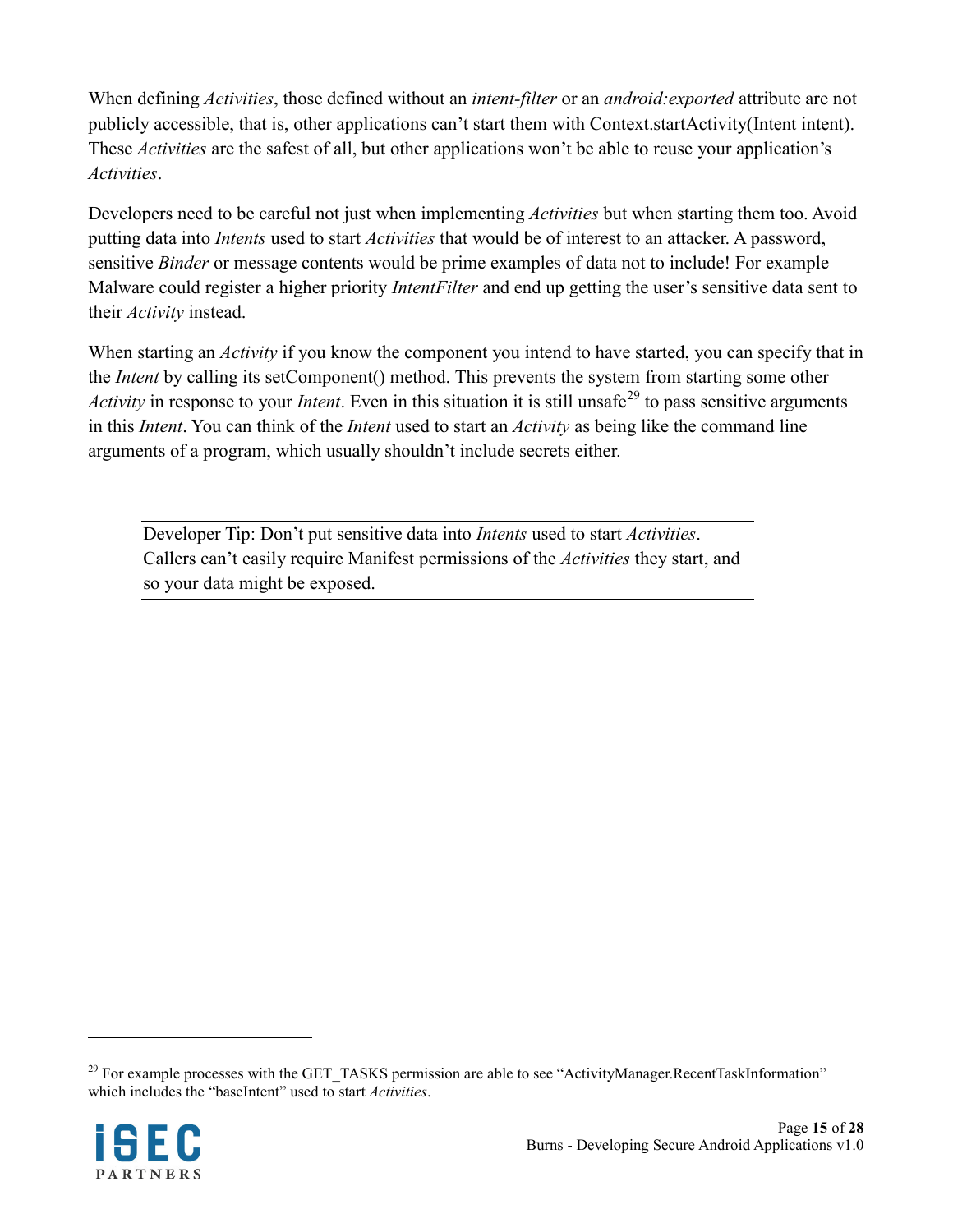### <span id="page-15-0"></span>**Broadcasts**

Broadcasts are a way applications and system components can communicate securely and efficiently. The messages are sent as *Intents*, and the system handles dispatching them, including starting receivers, and enforcing permissions.

### <span id="page-15-1"></span>**Receiving Broadcast Intents**

*Intents* can be broadcast to *BroadcastReceivers,* allowing messaging between applications. By registering a *BroadcastReceiver* in your application's AndroidManifest.xml you can have your application's receiver class started and called whenever someone sends you a broadcast. Activity Manager uses the *IntentFilters* applications register to figure out which program to use for a given broadcast. As we discussed in the sections on *IntentFilters* and *Activity permissions*, filters are not a security mechanism and can't be relied upon<sup>[30](#page-15-3)</sup> by *Intent* recipients. As with *Activities*, a broadcast sender can send a receiver an *Intent* that would not pass its *IntentFilter* just by specifying the target receiver component explicitly<sup>[31](#page-15-4)</sup>. Receivers must be robust against unexpected *Intents* or bad data. As always in secure IPC programming, programs must carefully validate their input.

*BroadcastRecievers* are registered in the AndroidManifest.xml with the <receiver> tag. By default they are not exported, but can be exported easily by adding an  $\leq$  intent-filter $\geq$  tag (including an empty one) or by setting the attribute *android:exported="true"*. Once exported, receivers can be called by other programs. Like *Activities*, the *Intents* that *BroadcastReceivers* get may not match the *IntentFilter* they registered. To restrict who can send your receiver an *Intent* use the *android:permission* attribute on the receiver tag to specify a manifest *permission*. When a *permission* is specified on a receiver, Activity Manager validates that the sender has the specified *permission* before delivering the *Intent*. *Permissions* are the right way to ensure your receivers only gets *Intents* from appropriate senders, but *permissions* don't otherwise affect the properties of the *Intent* that will be received.

#### <span id="page-15-2"></span>**Safely Sending Broadcast Intents**

When sending a broadcast, developers include some information or sometimes even a sensitive object like a *Binder*. If the data being sent is sensitive they will need to be careful who it gets sent to. The simplest way to protect this while leaving the system very dynamic is to require the receiver to have a *permission*. By passing a manifest permission name (receiverPermission is the parameter name) to one of Context's broadcastIntent() family of methods you can require recipients to have that permission. This lets developers control which applications can receive the *Intent*. Broadcasts are special in being

<span id="page-15-4"></span><sup>&</sup>lt;sup>31</sup> See the examples given for *Activities* in the Activity Permissions section. These examples can be applied to broadcasts by using *sendBroadcast()* rather than *startActivity()* and adjusting the components appropriately for your test classes.



<span id="page-15-3"></span><sup>30</sup> *IntentFilters* can sometimes help *Intent* sender safety by allowing the sending of an *Intent* that is qualified by a category. Receivers that don't meet the category requirements won't receive it, unless the sender forces delivery by specifying a component. Senders adding categories to narrow deliver therefore shouldn't specify a Component.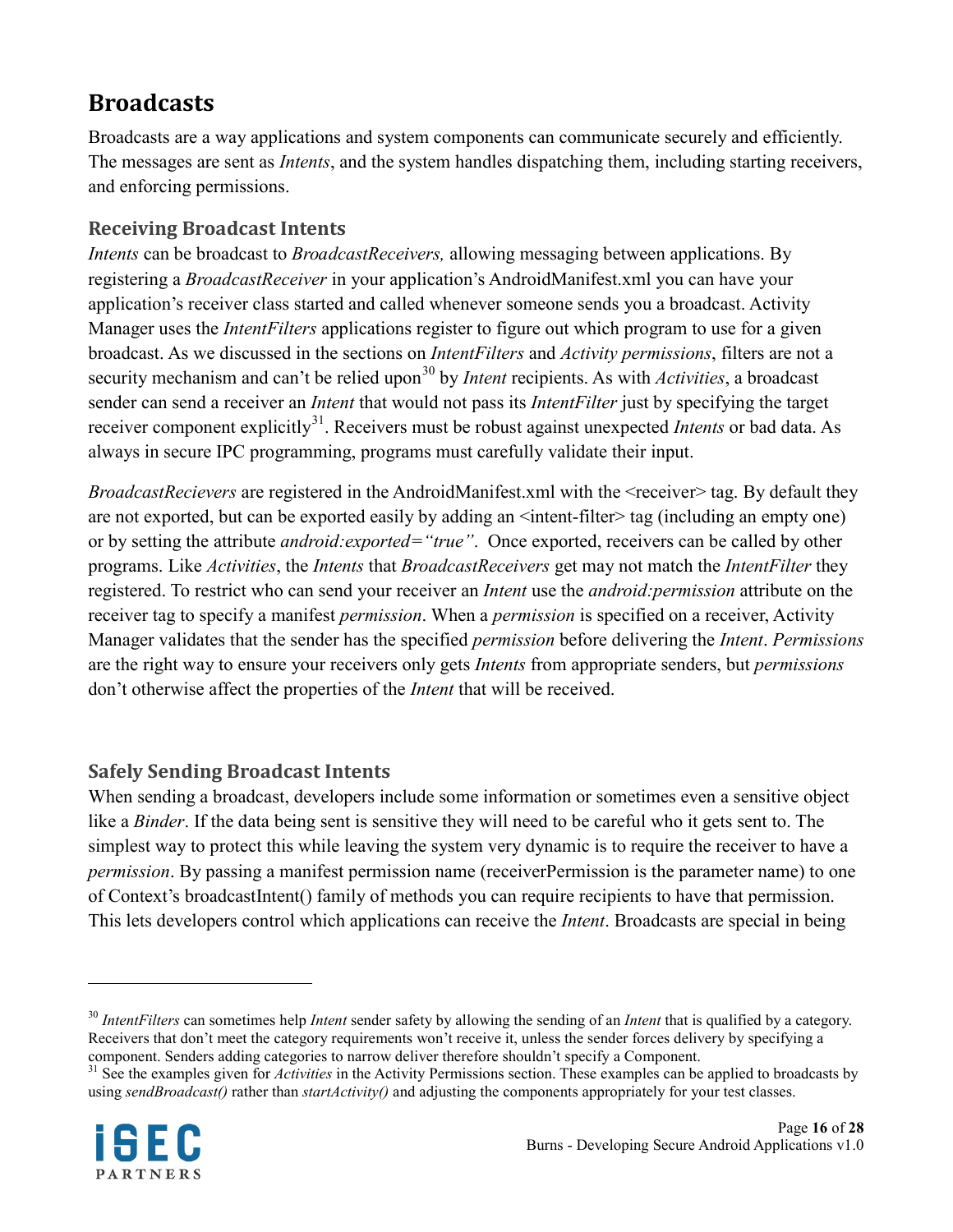able to very easily require permissions of recipients; when you need to send sensitive messages prefer this IPC mechanism.

For example, an SMS application might want to notify other interested applications of an SMS it received by broadcasting an *Intent*. It can limit the receivers to those applications with the RECEIVE\_SMS *permission* by specifying this as a required *permission* when sending. If an application sent the contents of an SMS message on to other applications by broadcasting an *Intent* without asserting that the receiver must have the RECEIVE\_SMS *permission* then unprivileged applications could register to receive that *Intent* — creating a security hole. Applications can register to receive *Intents* without any special privileges. Therefore, applications must require that potential receivers have some relevant *permission* before sending off an Intent containing sensitive data.

Developer Tip: It is easier to secure implementing *Activities* than *BroadcastReceivers* because *Activities* can ask the user before acting. However, it is easier to secure sending a broadcast than starting an *Activity* because broadcasts can assert a manifest *permission* the receiver must have.

#### <span id="page-16-0"></span>**Stick Broadcasts**

Sticky broadcasts are usually informational and designed to tell other processes some fact about the system state. Sticky broadcasts stay around after they have been sent, and also have a few funny security properties. Applications need a special privilege, BROADCAST\_STICKY, to send or remove a sticky Intent. You can't require a *permission* when sending a sticky broadcast, so don't use them for exchanging sensitive information! Also anyone else with BROADCAST\_STICKY can remove a sticky *Intent* you create, so consider that before trusting them to persist.

Developer Tip: Avoid using sticky broadcasts for sharing sensitive information, since they can't be secured like other broadcasts can.

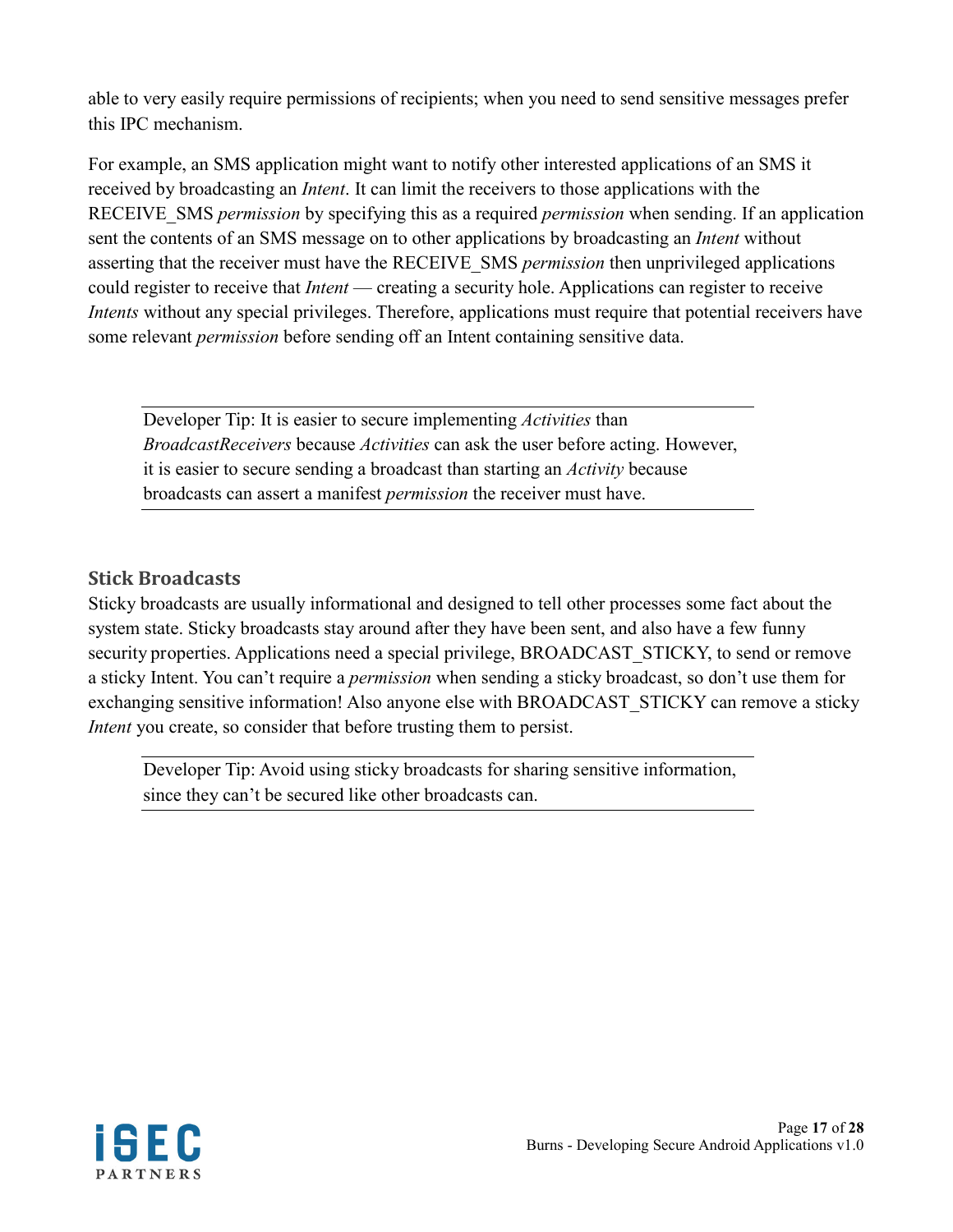## <span id="page-17-0"></span>**Services**

*Services* are long running background processes provided by Android to allow for background tasks like music playing or running of a game server. They can be started with an *Intent* and optionally communicated with over a *Binder* interface by calling *Context*'s bindService() method<sup>[32](#page-17-1)</sup>. Services are similar to *BroadcastReceivers* and *Activities* in that they can be started independently of their *IntentFilters* by specifying a Component (if they are exported). *Services* can also be secured by adding a *permission* check to their <service> tag in the AndroidManifest.xml. The long lasting connections provided by bindService() create a fast IPC channel based on a *Binder* interface (see below). *Binder* interfaces can check permissions on their caller, allowing them to enforce more than one permission at a time or different permissions on different requests. *Services* therefore provide lots of ways to make sure the caller is trusted, similar to *Activities*, *BroadcastReceivers* and *Binder* interfaces.

Calling a *Service* is slightly trickier. This hardly matters for scheduling MP3s to play, but if you need to make sensitive calls into a *Service*, like storing passwords or private messages, you'll need to validate the *Service* you're connect to is the correct one and not some hostile program [33](#page-17-2) that shouldn't have access to the information you provide. If you know the exact component you are trying to connect to, you can specify that explicitly in the Intent you use to connect. Alternately, you can verify it against the name provided to your *SeviceConnection's* onServiceConnected(ComponentName name, IBinder service) implementation. That isn't very dynamic though and doesn't let users choose to replace the service provider.

To dynamically allow users to add replacement services, and then authorize them by means of checking for the permission they declared and were granted by the user we can use the component name's package [34](#page-17-3) as a way to validate a *permission*. We received the name of the implementing component when we receive the onServiceConnected() callback, and this name is associated with the applications rights. This is perhaps harder to explain than to do and comes down to only a single line of code!

res = getPackageManager().checkPermission(permToCheck, name.getPackageName());

#### *Figure 7 Checking a package has a permission*

Compare the result of the checkPermission() call shown above with the constants PackageManager.PERMISSION\_GRANTED or PackageManager.PERMISSION\_DENIED. As documented the returned value is an integer, not a boolean.

<span id="page-17-3"></span>

<span id="page-17-1"></span> $32$  This is a slight oversimplification, but by using bindService() you can eventually get a binder channel to talk with a Service.

<span id="page-17-2"></span><sup>&</sup>lt;sup>33</sup> An old attack on many IPC mechanisms is to "name-squat" on the expected IPC channel or name. Attackers listen on a port, name, etc. that trusted programs use to talk. Clients therefore end up talking to the wrong server.<br><sup>34</sup> Also available to your ServiceConnection's onServiceConnected(ComponentName name, IBinder binder) method.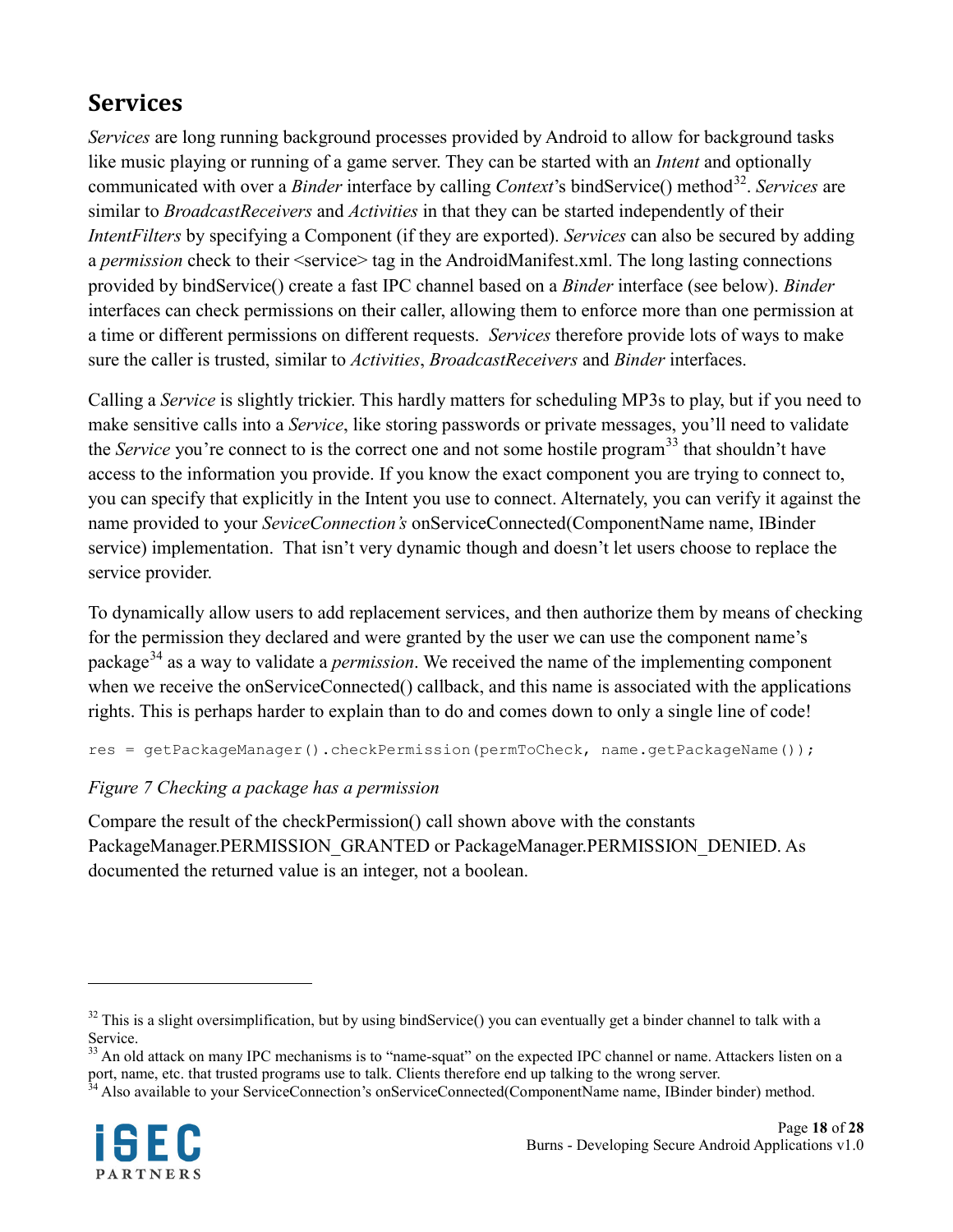# <span id="page-18-0"></span>**ContentProviders**

Android has the *ContentProvider* mechanism to allow applications to share raw data. This can be implemented to share SQL data, images, sounds or whatever you like; the interface is obviously designed to be used with a SQL backend and one is even provided. *ContentProviders* are implemented by applications to expose their data to the rest of the system, the <provider> tag in the applications AndroidManifest.xml registers a provider as available and defines permissions for accessing it.

The Android security documentation mentions that there can be separate read and write *permissions* for reading and writing on a provider "…holding only the write permission does not mean you can read from a provider..." (Google Inc., 2008). People familiar with SQL will probably realize that it isn't generally possible to have write-only SQL queries. For example an updateQuery() or deleteQuery() call results in the generation of a SQL statement in which a *where* clauses is provided by the caller. This is true even if the caller has only write *permission*. Controlling a *where* clause doesn't directly return data, but the ability to change a statement's behavior based on the stored data value effectively reveals it. Through watching the side effects of a series of calls with clever *where* clauses, callers can slowly reconstruct whatever data is stored<sup>[35](#page-18-1)</sup>. You could certainly create a provider for which this was not the case, especially if the provider is file or memory based, but it isn't likely that this will just work for simple SQL based providers. Keep this in mind before relying on write-only provider access.

Declare the read and write permissions you wish enforced by the system directly in the AndroidMainfext.xml's <provider> tag. These tags are android:readPermission and android:writePermission. These permissions are enforced at access time, subject to the limitations of the implementations discussed above. A general permission tag needed for any access can also be required.

Developer Tip: Assume clients with write access to a content provider also have read access. Describe any write *permission* you create as granting read-write access to SQL based providers.

Implementing a provider that is shared with other applications involves accepting some risks. For example, will those other applications properly synchronize their accesses of the data, and send the right notifications on changes? *ContentProviders* are very powerful, but you don't always need all that power. Consider simpler ways of coordinating data access where convenient.

An advanced feature providers may use is dynamic granting and revoking of access to other programs. The programs granted access are identified by their package name, which is the name they registered

<span id="page-18-1"></span> $35$  Attackers exploiting "blind" SQL injection flaws use this technique for flaws that don't directly expose query results.

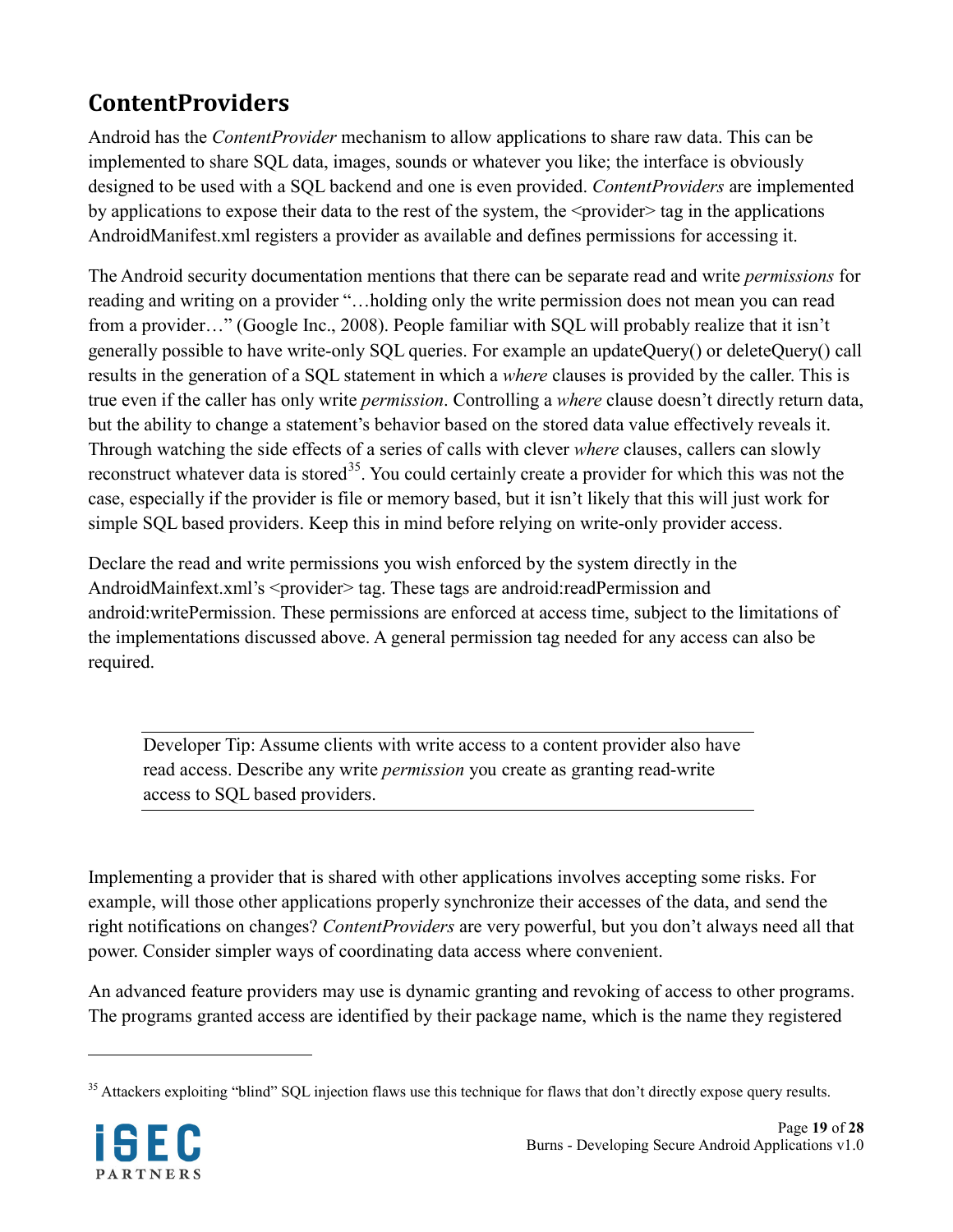with the system on install (in their <manifest> tags, *android:package* attribute). Packages are granted temporary access to a particular Uri. Generally, granting this kind of access doesn't seem like a great idea though as the granting isn't directly validated by the user, and there may not be correct restrictions on the query strings the caller can use. I also haven't worked with this option enough to give advice about using it securely<sup>36</sup>. It can be used by marking your provider tag with the attribute android:grantUriPermissions="true", and a subsequent <grant-uri-permission><sup>[37](#page-19-2)</sup> with attributes specifying which Uri's are permitted. Providers may then use grantUriPermission() and revokeUriPermission() methods to give add and remove permissions dynamically. The right can also be granted with special *Intent* flags: FLAG\_GRANT\_READ\_URI\_PERMISSION, and FLAG GRANT WRITE URI PERMISSION. Code doing this kind of thing would be a great place to start looking for security holes.

### <span id="page-19-0"></span>**Avoiding SQL injection**

To avoid SQL injection requests need to clearly delineate between the SQL statement and the data it includes. If data is misconstrued to be part of the SQL statement the resulting SQL injection can have difficult to understand consequences, from harmless bugs that annoy users to serious security holes that expose a user's data. SQL injection is easily avoided on modern platforms like Android by using parameterized queries which distinguish data from query logic explicitly. The *ContentProivder's* query(), update(), delete() and *Activities'* managedQuery() methods all support parameterization. These methods all take the "String[] selectionArgs" parameter, a set of values that get substituted into the query string in place of "?" characters, in the order the question marks appear. This provides clear separation between the content of the SQL statement in the "selection" parameter, and the data being included. If the data in selectionArgs contains characters otherwise meaningful in SQL, the database still won't be confused. You may also wish to make all your selection strings *final* in order to avoid accidentally contaminating them with user input that could lead to SQL injection.

SQL injection bugs in data input directly by the end user are likely to annoy users when they input friends whose name contains SQL meta-characters such as the single quote or apostrophe. A SQL injection could occur wherever data is received and then used in a query, that means data from callers of *Binder* interfaces, or data in *Intents* received from a broadcast, *Service* or *Activity* invocation, and these would be potential targets for malware to attempt to exploit. Always be careful about SQL injection, but consider more formal reviews of code where data for a query is from remote sources (RSS feeds, web pages, etc.). If you use parameterized types for all values you refer to and never use string concatenation to generate your SQL, you can avoid it completely.

<span id="page-19-2"></span> $37$  See the rather weak documentation for this here: <http://code.google.com/android/reference/android/R.styleable.html#AndroidManifestGrantUriPermission>



<span id="page-19-1"></span><sup>&</sup>lt;sup>36</sup> Expect an update to this paper with details on using this securely, or send me your tips.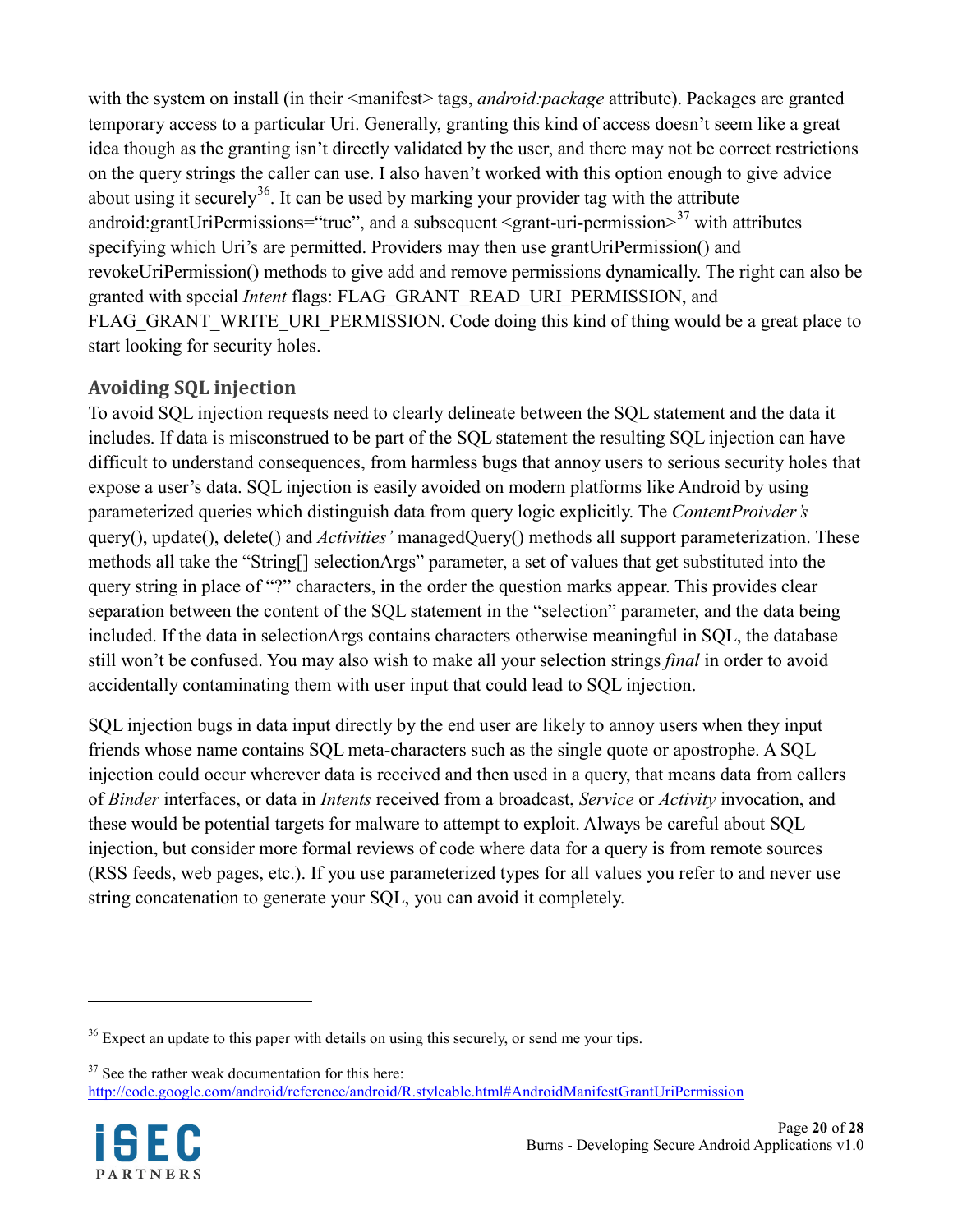## <span id="page-20-0"></span>**Intent Reflection**

A common idiom when communicating on Android is to receive a callback via an *Intent*. For an example of this idiom in use you could look at the Location Manager, which is an optional service. The Location Manager is a binder interface with the method LocationManager.addProximityAlert(). This method takes a PendingIntent, which lets callers specify how to notify them. Such callbacks can be used any time, but occur especially frequently when engaged in IPC via an *Activity*, *Service*, *BroadcastReceiver* or *Binder* interface using *Intents*. If your program is going to send an *Intent* when called, you need to avoid letting a caller trick you into sending an *Intent* they wouldn't be allowed to. I call getting someone else to send an *Intent* for you "intent reflection", and preventing it is a key use of the *android.app.PendingIntent* class which was introduced in Android SDK 0.9.

If your application exposes an interface allowing its caller to be notified by receiving an *Intent*, you should probably change it to accept a *PendingIntent* instead of an *Intent*. *PendingIntents* are sent as the process that created them. The server making the callback can be assured that what they send will be treated as coming from the caller and not from themselves. This shifts the risk from the service to the caller. The caller now needs to trust the service with the ability to send this *Intent* as itself, which shouldn't be hard as they control the *Intent's* properties. The documentation for *PendingIntent* wisely recommends locking the *PendingIntent* to the particular component it was designed to send the callback to with setComponent(). This controls the *Intent's* dispatching.

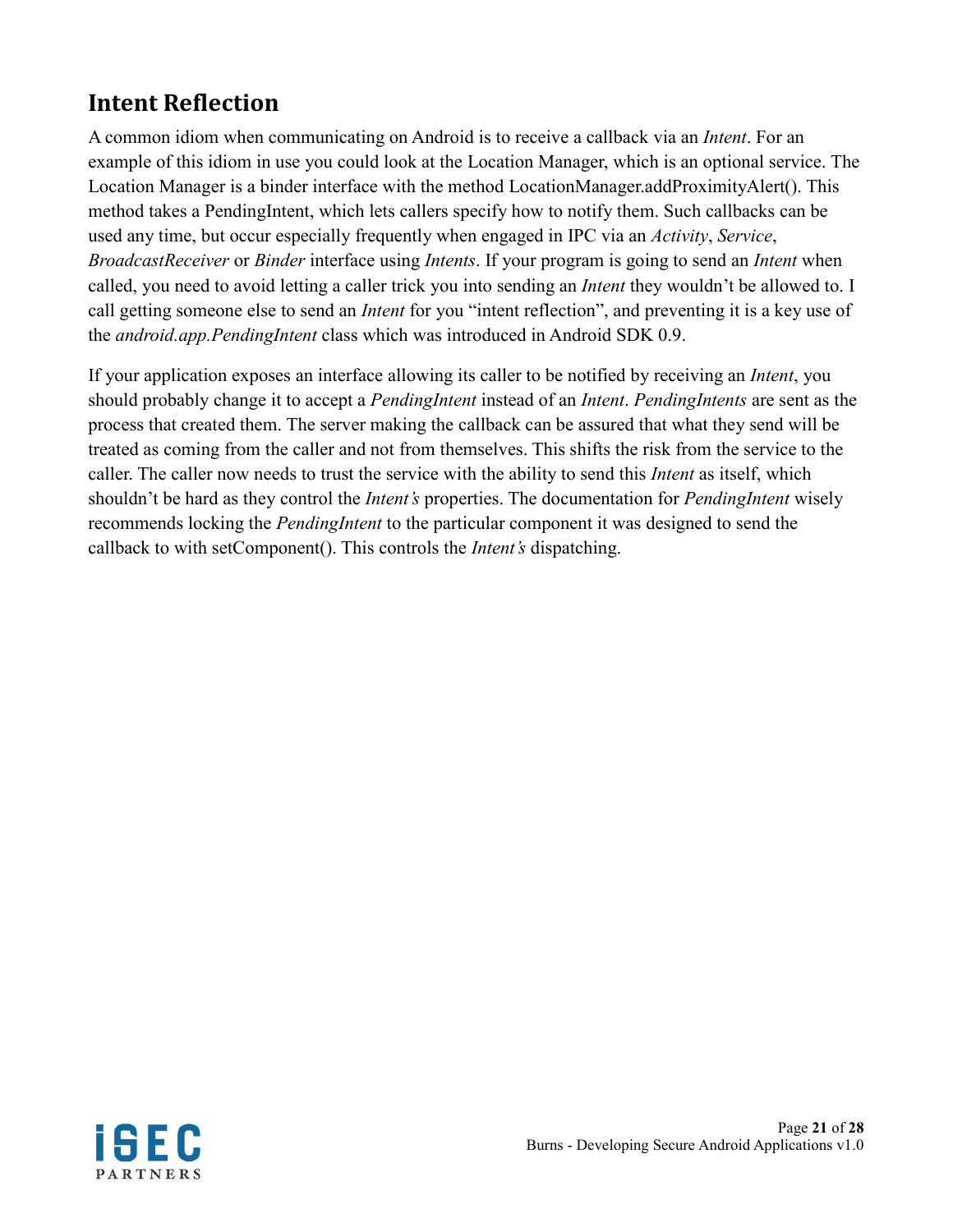# <span id="page-21-0"></span>**Files and Preferences**

UNIX-style file permissions are present in Android for file-systems which are formatted to support them, such as the root file system. Each application has its own area on the file system which it owns almost like programs have a home directory to go along with their user ids. An *Activity* or *Service's Context* object gives access to this directory with the getFilesDir(), getDir(), openFileOutput(), openFileInput(), getFileStreamPath(), methods but the files and paths returned by the context are not special and can be used with other file management objects like FileInputStream. The mode parameter is used to create a file with a given set of file permissions (corresponding to the UNIX file permissions). You can bitwise-OR these permissions together. For example, a mode of MODE\_WORLD\_WRITABLE | MODE\_WORLD\_READABLE makes a file world-readable<sup>[38](#page-21-2)</sup> and writable. The value MODE\_PRIVATE cannot be combined this way as it is just a zero. Somewhat oddly the mode parameter also indicates if the resultant file is truncated or opened for appending– with MODE\_APPEND.

[Figure 8](#page-21-1) is a simple example of creating an example file that can be read by anyone.

fos = openFileOutput("PublicKey", Context.*MODE\_WORLD\_READABLE*);

#### <span id="page-21-1"></span>*Figure 8 Creating a World Readable file to write a public key into*

The resultant *FileOutputStream* (called *fos* above) can be written to only by this process, but read by any program on the system should you wish to share it.

This interface of passing in flags that indicate files are world-readable or world-writable is simpler than the file permissions Linux supports but should be sufficient for most applications<sup>[39](#page-21-3)</sup>. Generally any code that creates data that is world accessible must be carefully reviewed to consider:

- Is anything written to this file sensitive? $40$
- Could a change to this data cause something unpleasant or unexpected to happen?
	- $\circ$  Is the data in a complex format whose native parser might have exploitable vulnerabilities $2^{41}$  $2^{41}$  $2^{41}$
- If world-writeable, do you understand that a bad program could fill up the phones memory and your application would get the blame?<sup>[42](#page-21-6)</sup>

<span id="page-21-4"></span><sup>&</sup>lt;sup>40</sup> For example something you only know because of a permission you have.<br><sup>41</sup> Historically a lot of complex file format parsers written in C or C<sup>++</sup> have had exploitable parser bugs.<br><sup>42</sup> This kind of anti-social behav user might choose to fix the problem by uninstalling your program or wiping its data.



<span id="page-21-2"></span><sup>&</sup>lt;sup>38</sup> World is also known as other, so MODE\_WORLD\_WRITEABLE creates other writeable files, like the command "chmod o+w somefile" does.

<span id="page-21-3"></span><sup>&</sup>lt;sup>39</sup> To experiment with full Linux file permissions you could try executing chmod, or the "less documented" *android.os.FileUtils* class's static method *setPermissions()*, which takes a filename, a mode uid and gid.

<span id="page-21-6"></span><span id="page-21-5"></span>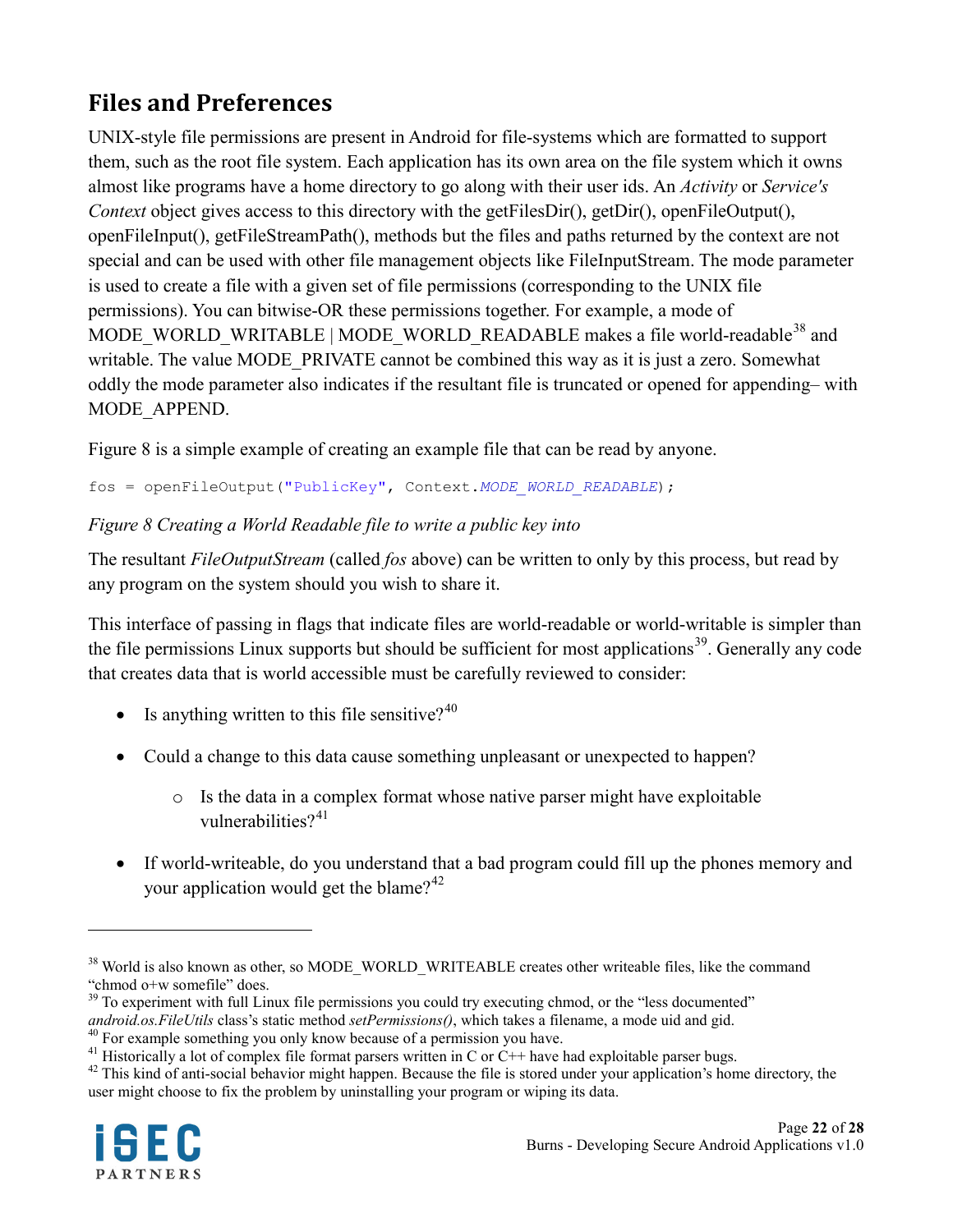Obviously executable code like scripts, libraries or configuration files that specify which components, sites or folders to use would be bad candidates for allowing writes. Log files, databases or pending work would be bad candidates for world readability.

*SharedPreferences* is a system feature that is backed by a file with permissions like any others. The mode parameter for getSharedPreferences(String name, int mode) uses the same file modes defined by *Context*. It is very unlikely you have preferences so unimportant you don't mind if other programs change them. I recommend avoiding using MODE\_WORLD\_WRITEABLE, and suggest searching for it when reviewing an application as an obvious place to start looking for weaknesses.

#### <span id="page-22-0"></span>**Mass Storage**

Android devices are likely to have a limited amount of memory on the internal file system. Some devices may support larger add on file systems mounted on memory cards however. For example, the emulator supports this with the –sdcard parameter, and it is referenced repeatedly in Android's documentation. Storing data on these file systems is a little tricky. To make it easy for users to move data back and forth between cameras, computers and Android, the format of these cards is VFAT. VFAT is an old standard that doesn't support the access controls of Linux, so data stored here is unprotected.

You should inform users that bulk storage is shared with all the programs on their device, and discourage them from putting really sensitive stuff there. If you need to store confidential data you can encrypt it, and store the tiny little key<sup>[43](#page-22-1)</sup> in the application's file area, and the big ciphertext on the memory card. As long as the user doesn't want to use the storage card to move the data onto another system this should work. You may need to provide some mechanism to decrypt the data and communicate the key to the user if they wish to use the memory card to move confidential data between systems.

<span id="page-22-1"></span> $43$  A tiny 128 bit key is actually very strong. You can probably generate it at random as users will never need to see it. But think about the implications for backups before trying this.

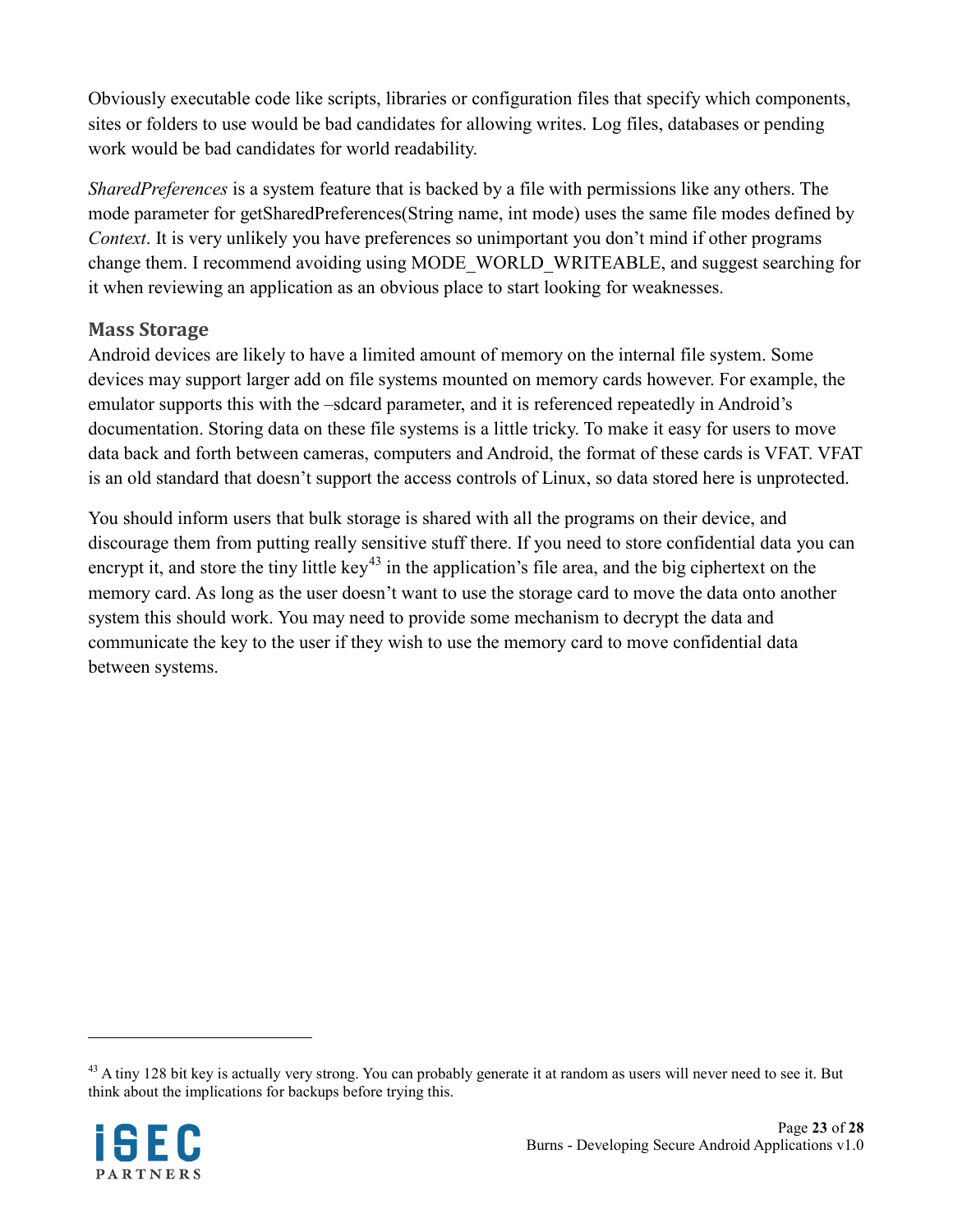## <span id="page-23-0"></span>**Binder Interfaces**

*Binder* is a kernel device driver that uses Linux's shared memory feature to achieve efficient, secure IPC. System services are published as *Binder* interfaces and the AIDL (Android Interface Definition Language) is used not just to define system interfaces, but to allow developers to create their own *Binder* clients and servers. The terminology can be confusing, but servers generally subclass *android.os.Binder* and implement the onTransact() method while clients receive a binder interface as an *android.os.IBinder* reference and call its transact() method. Both transact() and onTransact() use instances of *android.os.Parcel[44](#page-23-2)* to exchange data efficiently. Android's support for *Binder* includes the interface *Parcelable. Parcelable* objects can be moved between processes through a *Binder*.

Under the covers, a *Binder* reference is a descriptor maintained by the *Binder* device (which is a kernel mode device driver). *Binder* IPC can be used to pass and return primitive types, *Parcelable* objects, file descriptors (which also allows memory maps), and *Binders*. Having a reference to a binder interface allows calls to its interface (i.e. call transact() and have a corresponding call to onTransact() occur on the server side) — but does not guarantee that the service exposing the interface will do what the caller requests. For example, any program can get a reference to the *Zygote* system service's *Binder* and call the method on it to launch an application as some other user, but *Zygote* will ignore such requests from unauthorized processes.

*Binder* security has two key ways it can enforce security: by checking the caller's identity, and by *Binder* reference security.

### <span id="page-23-1"></span>**Security by Caller Permission or Identity Checking**

When a *Binder* interface is called, the identity of the caller is securely provided by the kernel. Android associates the calling application's identity<sup>[45](#page-23-3)</sup> with the thread on which the request is handled. This allows the recipient to use their *Context's* checkCallingPermission(String permission) or checkCallingPermissionOrSelf(String permission) methods to validate the caller's rights. Applications commonly want to enforce permissions they don't have on callers and so checkCallingPermissionOrSelf(String permission) allows the application to still call itself even if it lacks the normally needed permission. *Binder* services are free to make other binder calls, but these calls always occur with the services own identity (UID and PID) and not the identity of the caller.

*Binder* services also have access to the callers identity using the getCallingUid() and getCallingPid() static methods of the *Binder* class. These methods return the UID and process identifier (PID) of the

<span id="page-23-3"></span><sup>&</sup>lt;sup>45</sup> The application's UID, and its process's current PID are provided.



<span id="page-23-2"></span><sup>&</sup>lt;sup>44</sup> The native implementation of this Parcel formats data as it is expected by the kernel mode Binder device.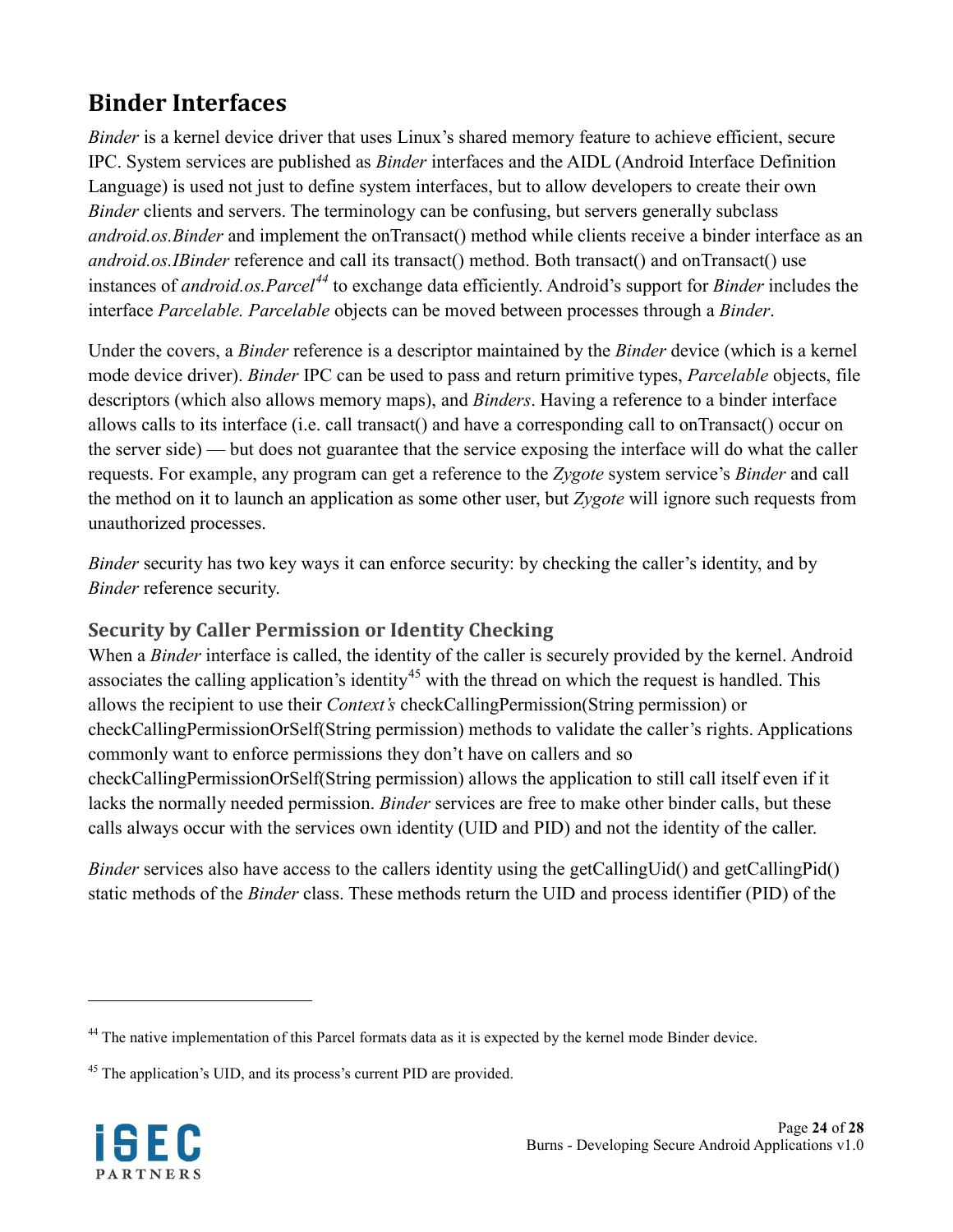process which made the *Binder* call. The identity information is securely communicated to the implementer of a *Binder* interface by the kernel<sup>[46](#page-24-1)</sup>.

A *Binder* interface can be implemented a number of ways. The simplest is to use the AIDL compiler to create a Stub class which you then subclass. Inside the implementations of the methods the caller is automatically associated with the current thread so calling Binder.getCallingUid() identifies the caller. Developers who direct requests to handlers or implement their own onTransact() (and forego AIDL) must realize the identity of the caller is bound to the thread the call was received upon and so must be determined before switching to a new thread to handle a request. A call to Binder.clearCallingIdentity() will also stop getCallingUid() and getCallingPid() from identifying the caller. Context's checkPermission(String permission, int pid, int uid) method is useful for performing permission checks even after the callers identity has been cleared by using the stored UID and PID values.

#### <span id="page-24-0"></span>**Binder Reference Security**

*Binder* references can be moved across a Binder interface. The Parcel.writeStrongBinder() and Parcel.readStrongBinder() methods allow this and provide some security assurances. When reading a *binder* reference from a Parcel with readStrongBinder() the receiver is assured (by the kernel's binder driver) that the writer of that binder had a reference to the received binder reference. This prevents callers from tricking servers by sending guesses of the numerical value used in the server's process to represent a *Binder* the caller doesn't have.

Getting a reference to a *Binder*<sup>[47](#page-24-2)</sup> isn't always possible. Because servers can tell if callers had a particular binder, not giving out references to a *Binder* can effectively be used as a security boundary. While *Zygote* might not protect its binder interfaces from exposure, many *Binder* objects are kept private. To use reference security, processes need to carefully limit the revealing of *Binder* objects. Once a process receives a *Binder* it can do whatever it likes with it, passing it to others or calling its transact() method.

*Binders* are globally unique, which means if you create one nobody else can create one that appears equal to it. A *Binder* doesn't need to expose an interface, it might just serve as a unique value. A *Binder* can be passed between cooperating processes. A service could provide callers a *Binder* which acts as a key, knowing that only those who receive the key (or had it sent to them) could later send it back. This acts like an unguessable, easily generated password. The Activity Manager uses the reference nature of *Binders* to control management of *Surfaces* and *Activities*.

<span id="page-24-2"></span><span id="page-24-1"></span><sup>&</sup>lt;sup>46</sup> This is similar to how UNIX domain sockets can tell you the identity of the caller, or most IPC mechanisms on win32.<br><sup>47</sup> By *Binder*, I mean a reference to a binder interface. When programming in Java these are repr *android.os.Binder* object.

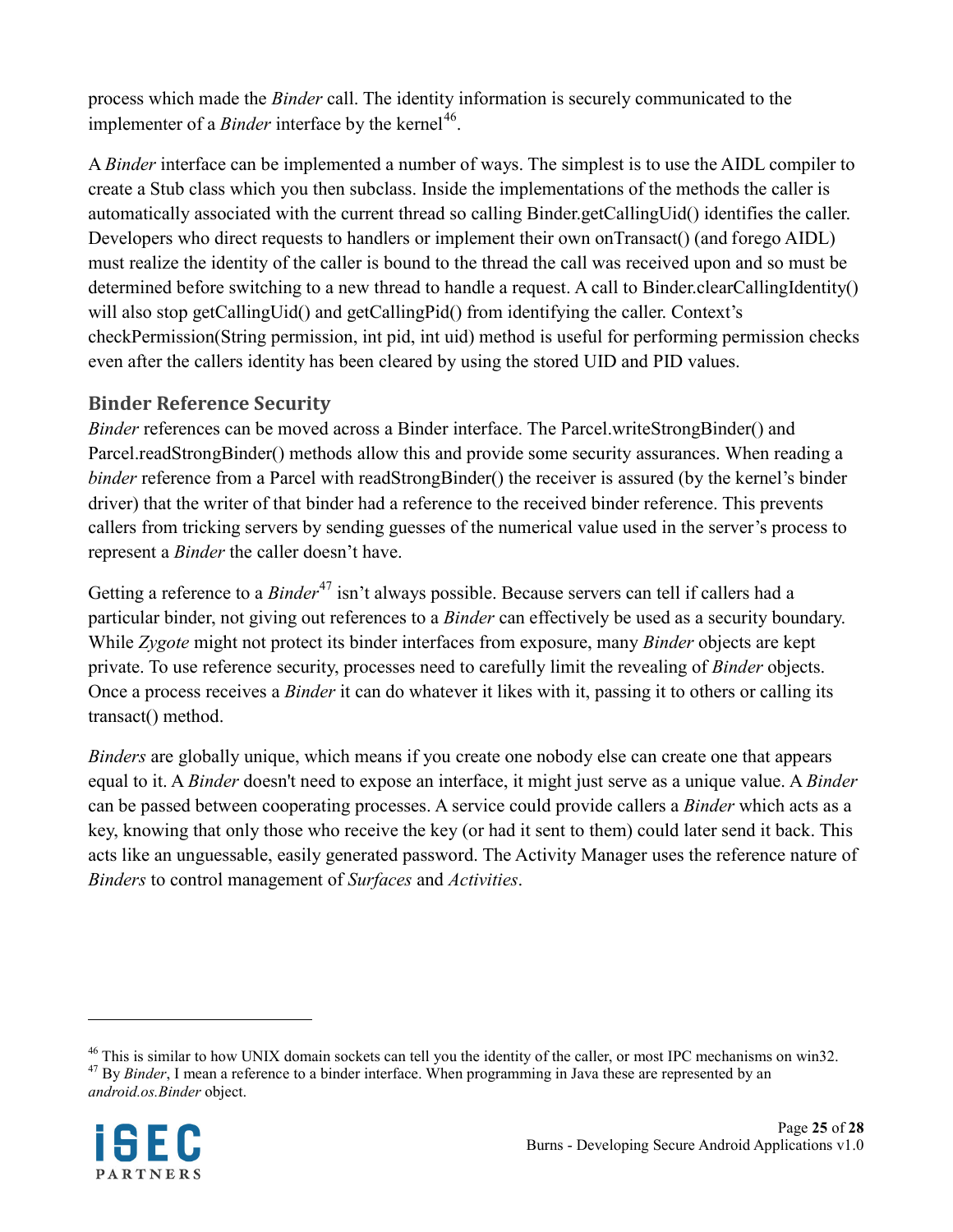## <span id="page-25-0"></span>**Conclusion**

Android applications have their own identity enforced by the system. Applications can communicate with each other using system provided mechanisms like files, *Activities*, *Services*, *BroadcastReceivers*, and *ContentProviders*. If you use one of these mechanisms you need to be sure you are talking to the right entity — you can usually validate it by knowing the permission associated with the right you are exercising. If you are exposing your application for programmatic access by others, make sure you enforce permissions so that unauthorized applications can't get the user's private data or abuse your program. Make your applications security as simple and clear as possible. When communicating with other programs, think clearly about how much you can trust your input, and validate the identity of services you call. Before shipping, think about how you would patch a problem with your application.

A note on "root" access: code with root access, like knives or fire, is both useful and dangerous. Obviously some system processes like the *Zygote* need root to do their jobs. You have probably found that on the emulator it is easy to become root (su, adb shell, etc.) but Android distributions trying to slow recovery of data from lost phones or meet government regulations might not allow this. You may find yourself needing root access, for example to create some super encrypted and compressed virtual memory feature. This sort of thing is easy for custom builds of Android, running on emulators. Turning on security is actually a feature of an Android distribution. If the *SystemProperty* "ro.secure" is not set to 1, then the platform makes little effort at security. As much fun as it is to run Android on an emulator though, many developers will want their custom builds to work on phones too. For this a development platform<sup>[48](#page-25-1)</sup> or a hardware platform with a friendly bootloader<sup>[49](#page-25-2)</sup> that will let you load your code is needed. I expect such platforms to emerge, but at the time of this writing they aren't available.

Phone companies might be touchy about letting amateurs hack together phone distributions for their multi-billion dollar networks. Hopefully the networks are, or will quickly become, robust enough that carrier concerns will abate. If you're a phone company trying to assemble your own Androids, look to the **[Open Handset Alliance](http://www.openhandsetalliance.com/)** and consider giving us a call.

Happy hacking.

<span id="page-25-2"></span><sup>&</sup>lt;sup>49</sup> A bootloader is the code that a device uses to start. Some loaders attempt to prevent the loading of custom software, this helps you feel better if you lost a phone that had personal data on it – but also inhibits deployment of custom builds.



<span id="page-25-1"></span><sup>48</sup> OpenMoko is open, although porting hasn't been done as of this writing.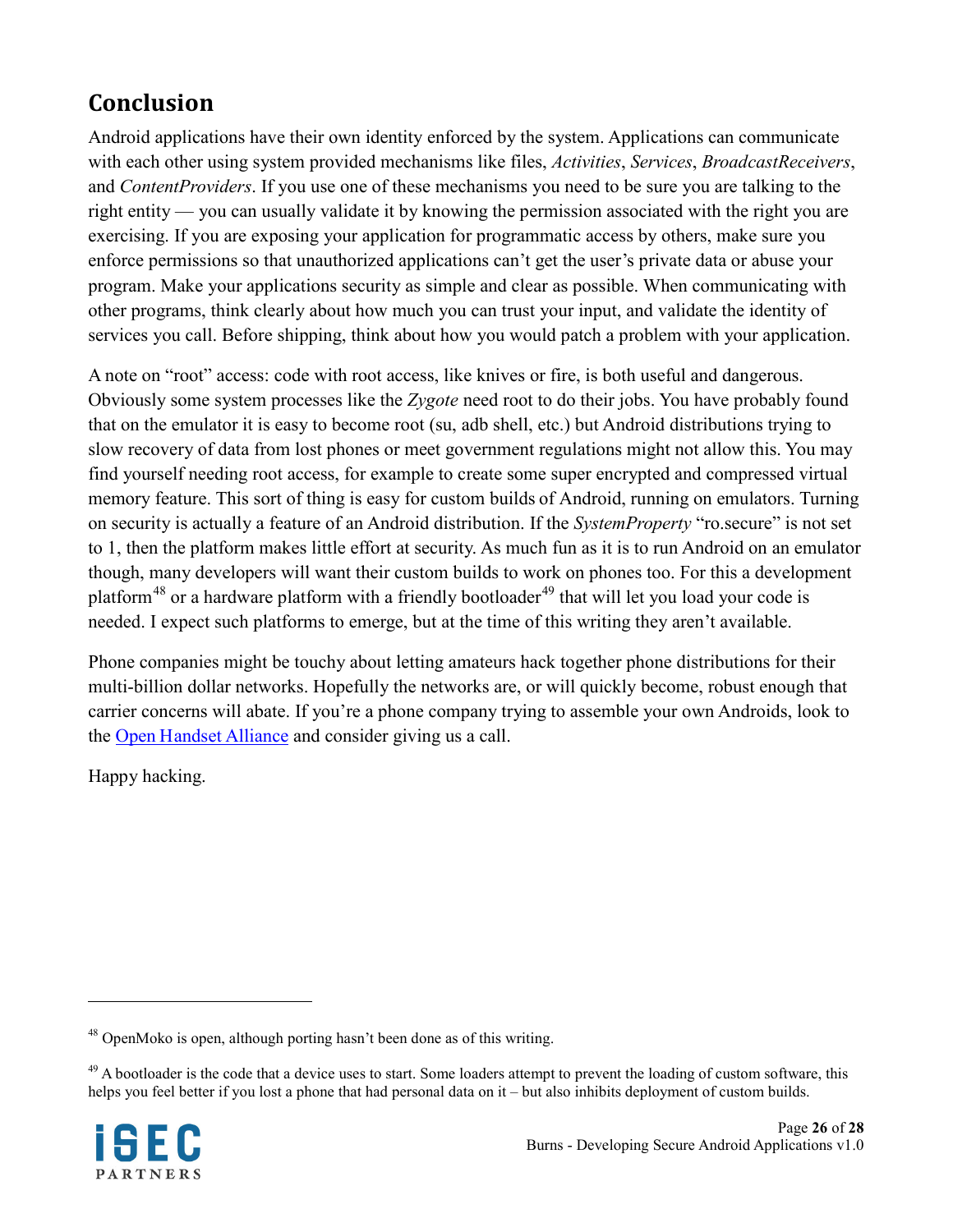## <span id="page-26-0"></span>**Acknowledgements**

In writing this paper I got help from a lot of people including technical advice, detailed descriptions of platform features from developers who didn't have time to spare, review, corrections and friendly support and competition. I want to especially thank David Bort, Rich Cannings, Chris Evans, Dianne Hackborn, Neel Metha, and Brian Swetland of Google as well as Chris Palmer, David John Burrowes, Andy Grant, Ava Latrope, Chris McKinley, and Alex Stamos for all their help understanding Android and making it better. I also want to thank the rest of the Android and iSEC Partners teams for their substantial help.